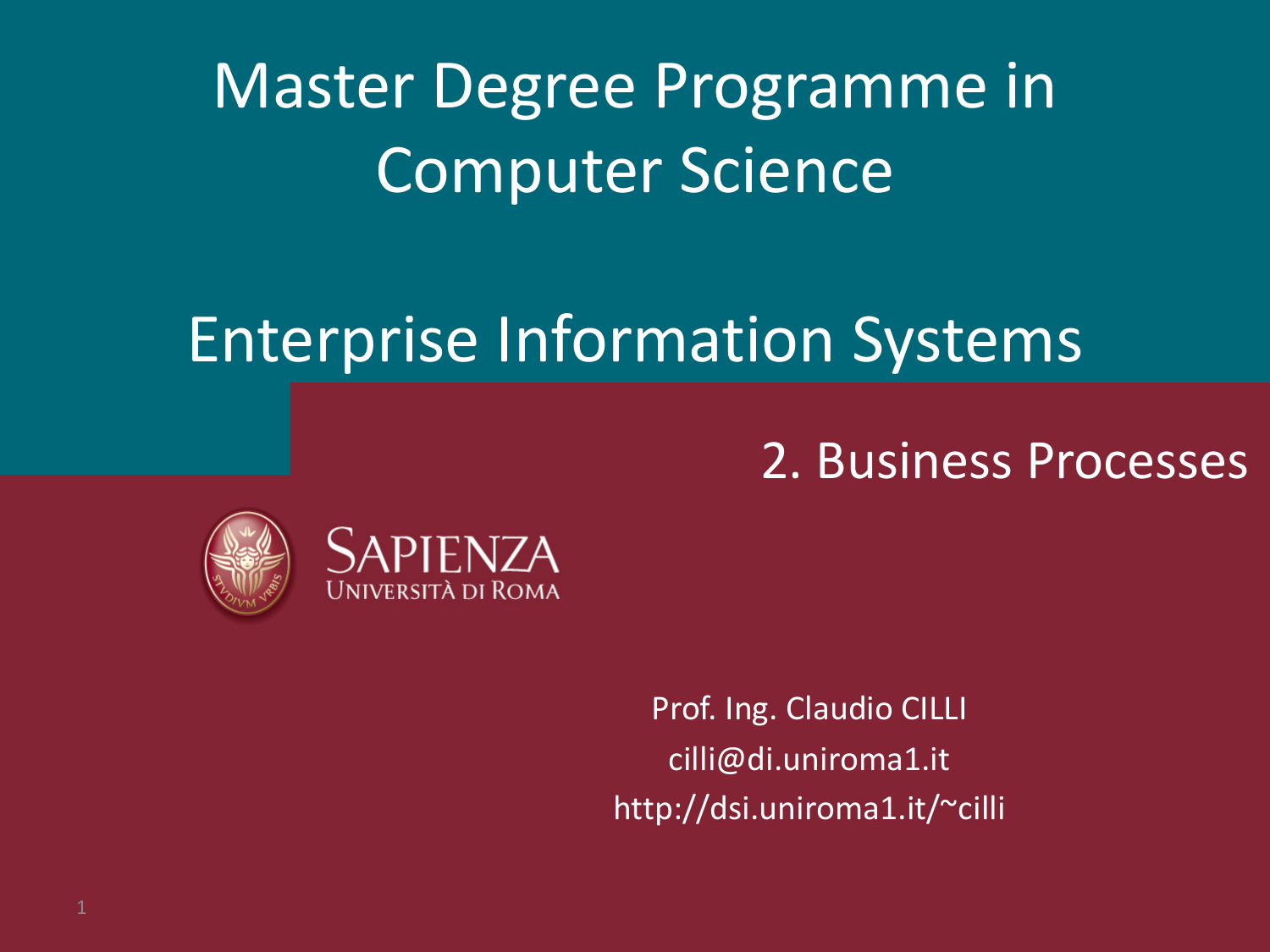# Computerisation of Information Systems

- 1. Data Processing, Industrial Automation
	- − EDP support for specific functions and activities (management / production)
- 2. Computerization of business processes
	- − IT support to complex tasks or entire processes (eg .: CAD, CAM, CASE)
- 3. Monitoring / management / reorganization of business processes
	- BPR methodologies
	- ERP technologies
- 4. Internet, Communication
	- ICT
	- new business models

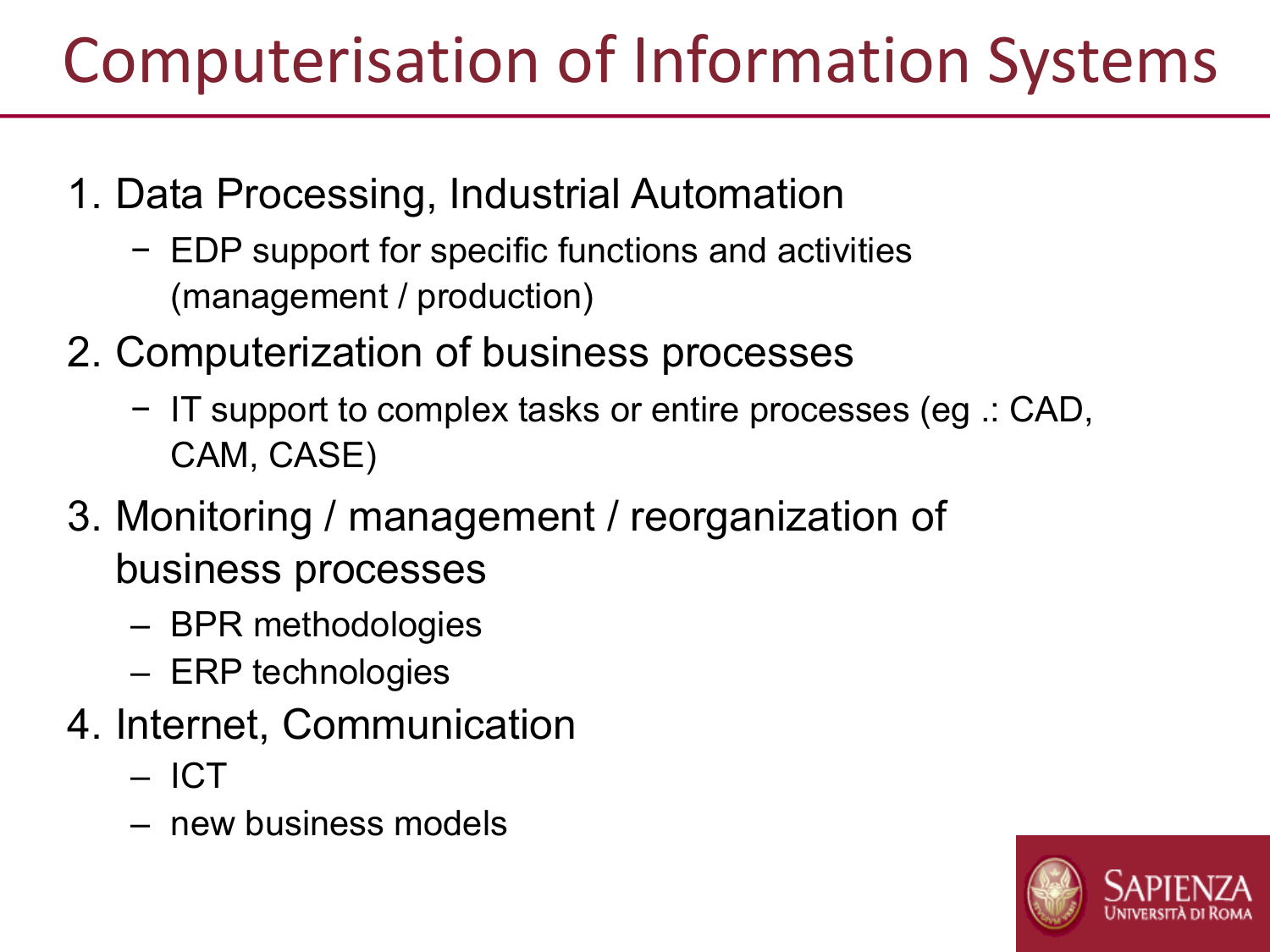service process (primary activity):

"Sequence of activities designed to produce value for the customer that is measured by the price that the customer is willing to pay for the product or service received"



- support process: supply to the primary activities with services and tools they need
- management and control process: definition of strategies, control and supervision processes

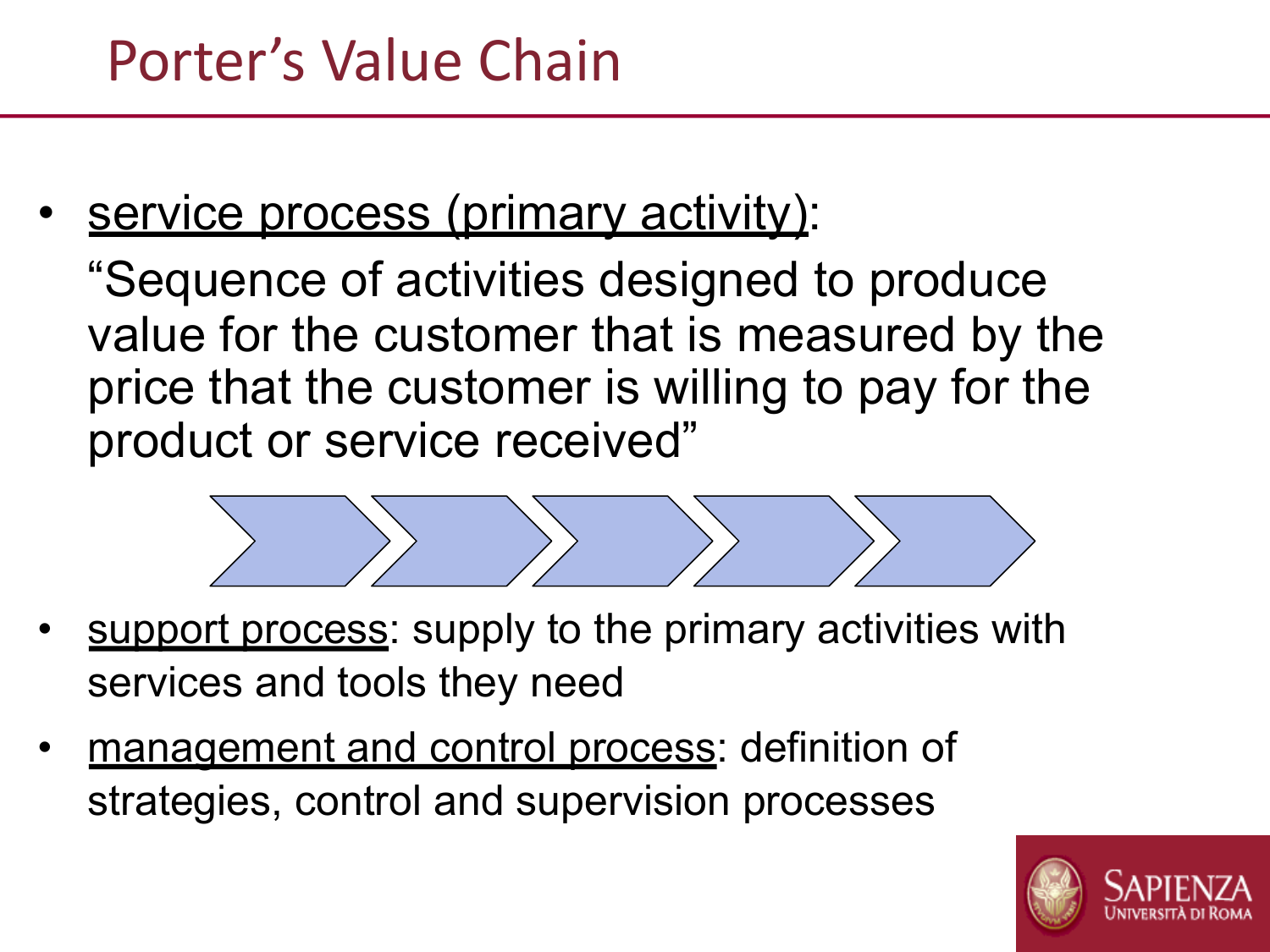### Typical value chain in a manufacturing company

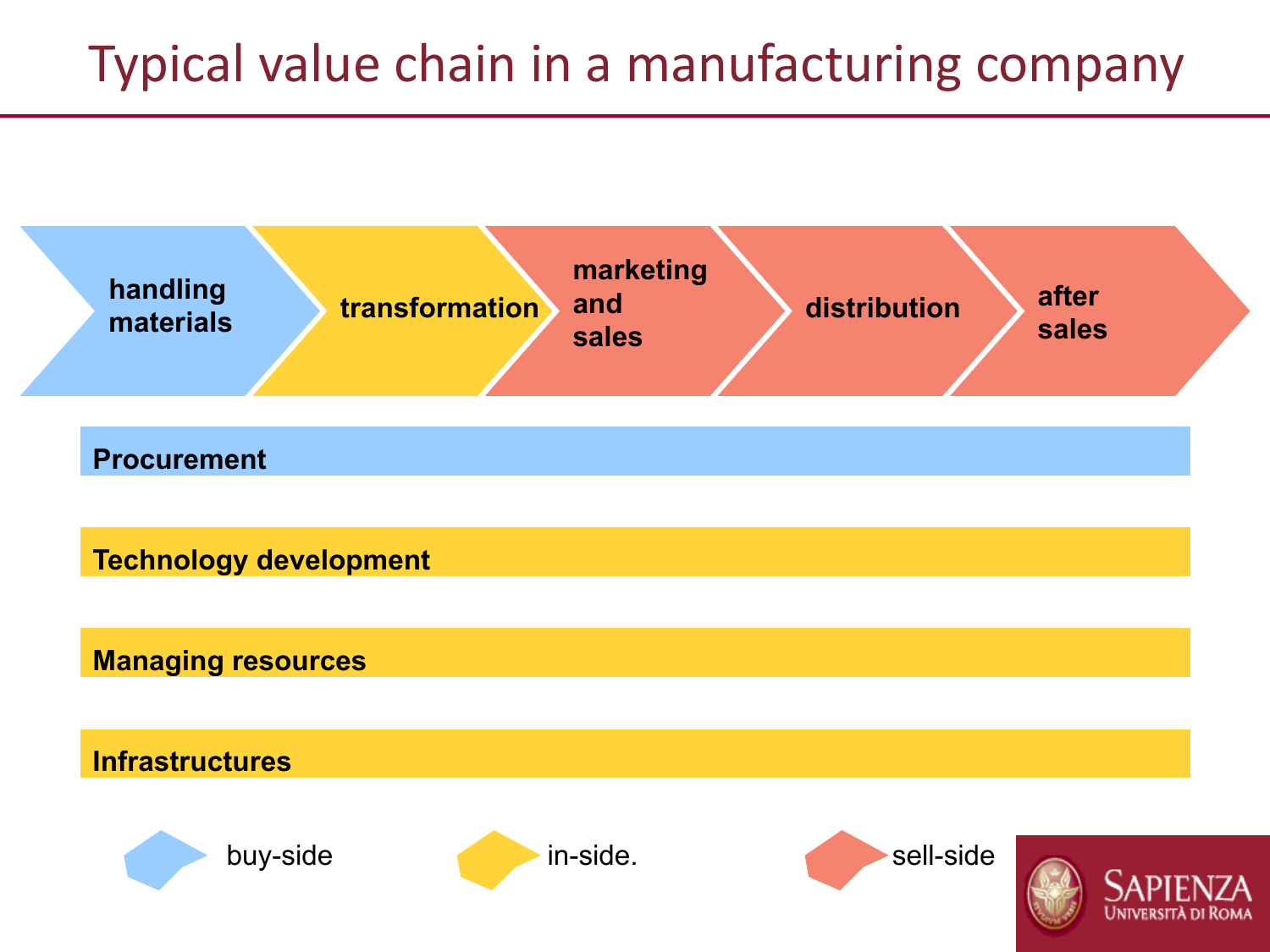## Strategies of processes

#### buy-side

- object: interaction with suppliers
- goal: to decrease costs of purchase (goods and services)
- tools: B2B, e-procurement

### in-side

- object: transformation of internal processes
- goal: to decrease operating costs
- tools: ERP

### sell-side

- object: marketing, sales, customer care
- goals: higher value perceived by the customer, lower transaction costs
- tools: B2C, CRM

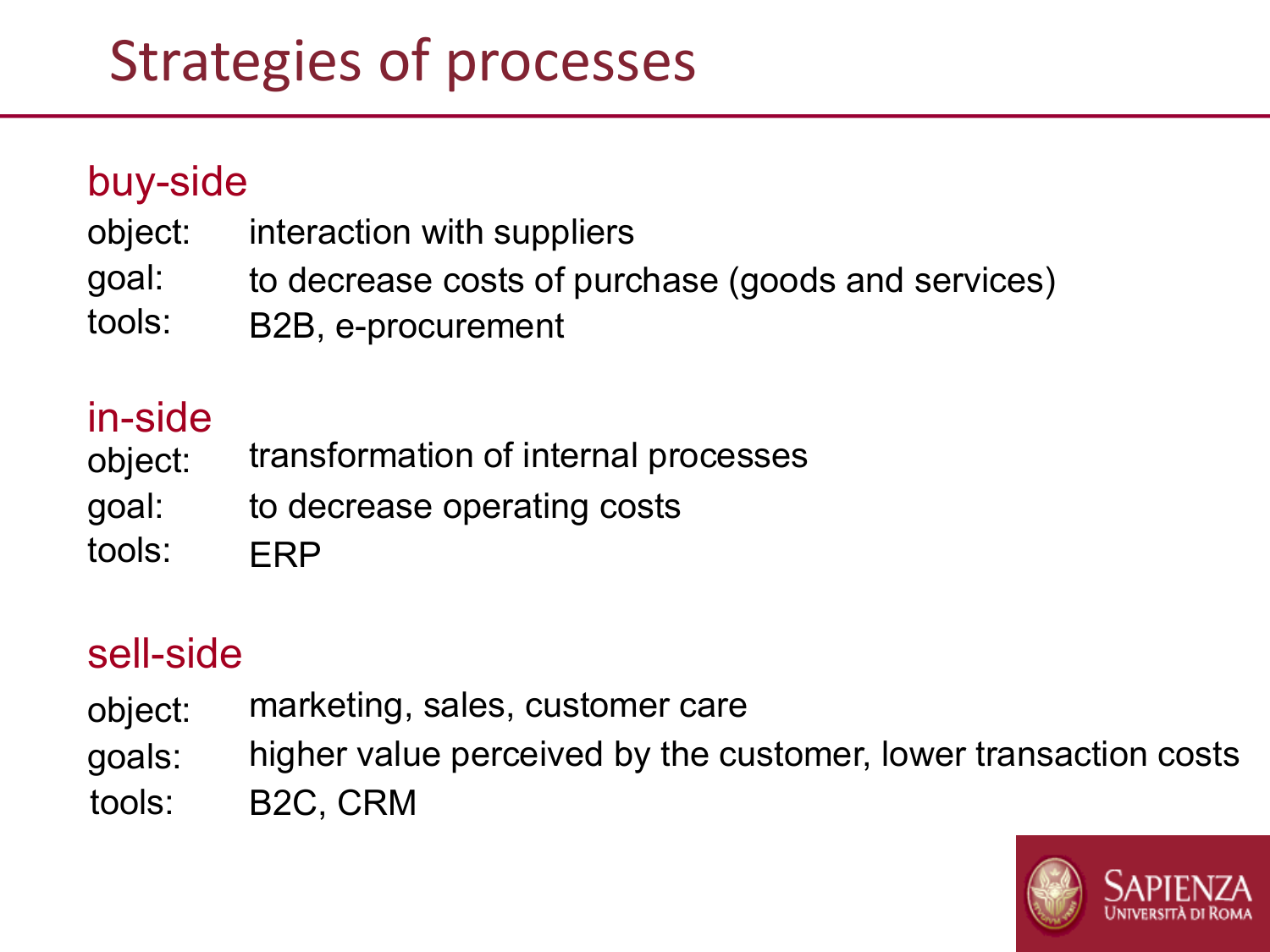### Goals of (some) transformations

#### **LOOP FOREVER**

**:**

**:**

**:**

**:**

**:**

**:**

**:**

**:**

- case analysis & integrated project:
	- processes
	- computer applications
- target:
	- eliminating/reducing the wasted time
	- optimizing the use of resources
	- enlargement of the duties of business operators
	- development of interaction with suppliers
	- development of interaction with customers
- acquisition of information about:
	- internal processes
	- internal operators
	- customers
	- **suppliers**

#### **ENDLOOP**

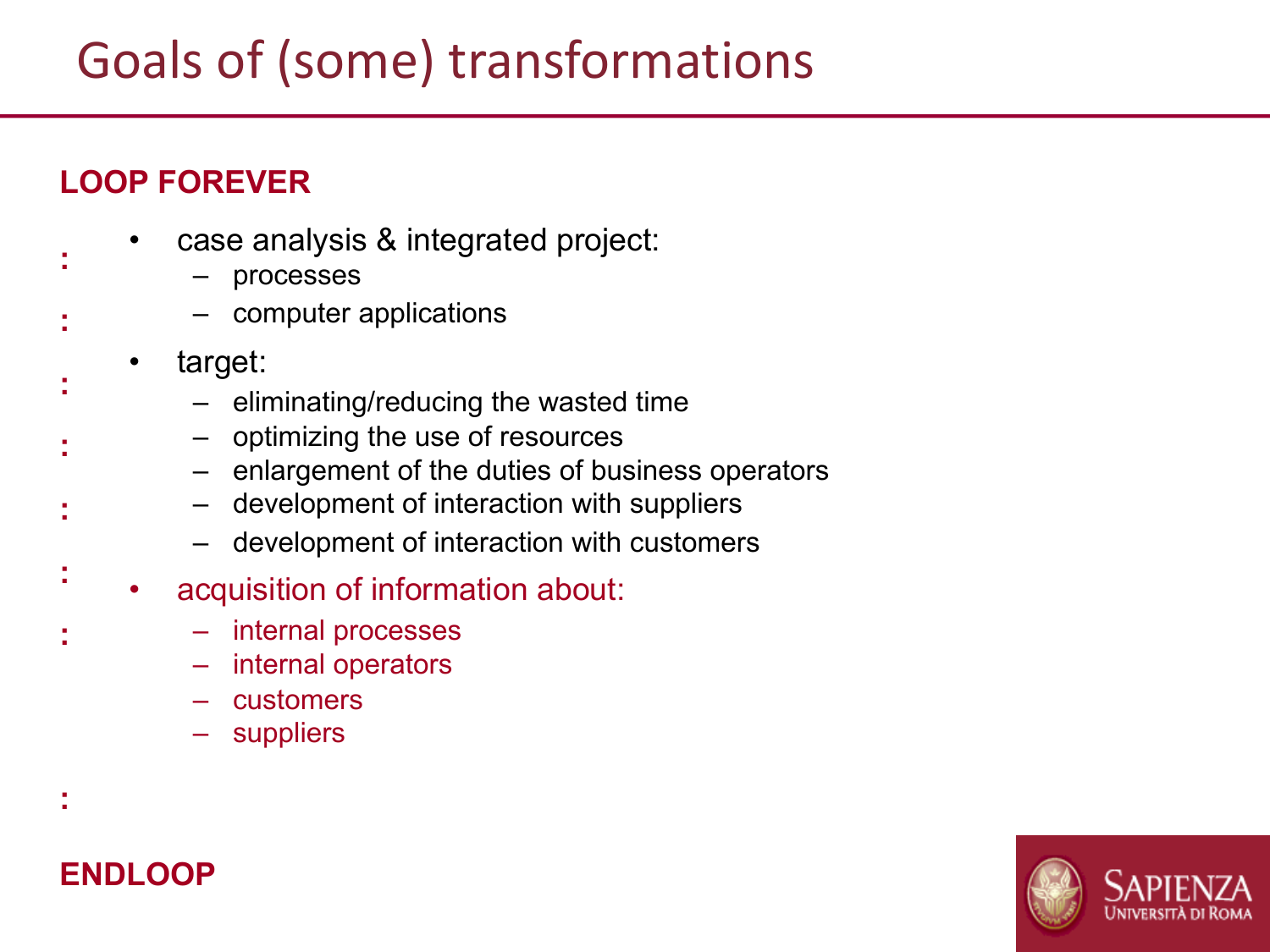- starting point: the value chain
- based on the required skills
- possible grid comparison between companies

Types of classification:

- $inter-enterprise \leftarrow generic enterprise$
- sectorial  $\leftarrow$  common to companies in the sector
- enterprise  $\leftarrow$  specific business enterprise
- normative  $\leftarrow$  standardization, best practices, ERP consulting (e.g.: UN/CEFACT – United Nations Centre for Trade Facilitation and Electronic Business)

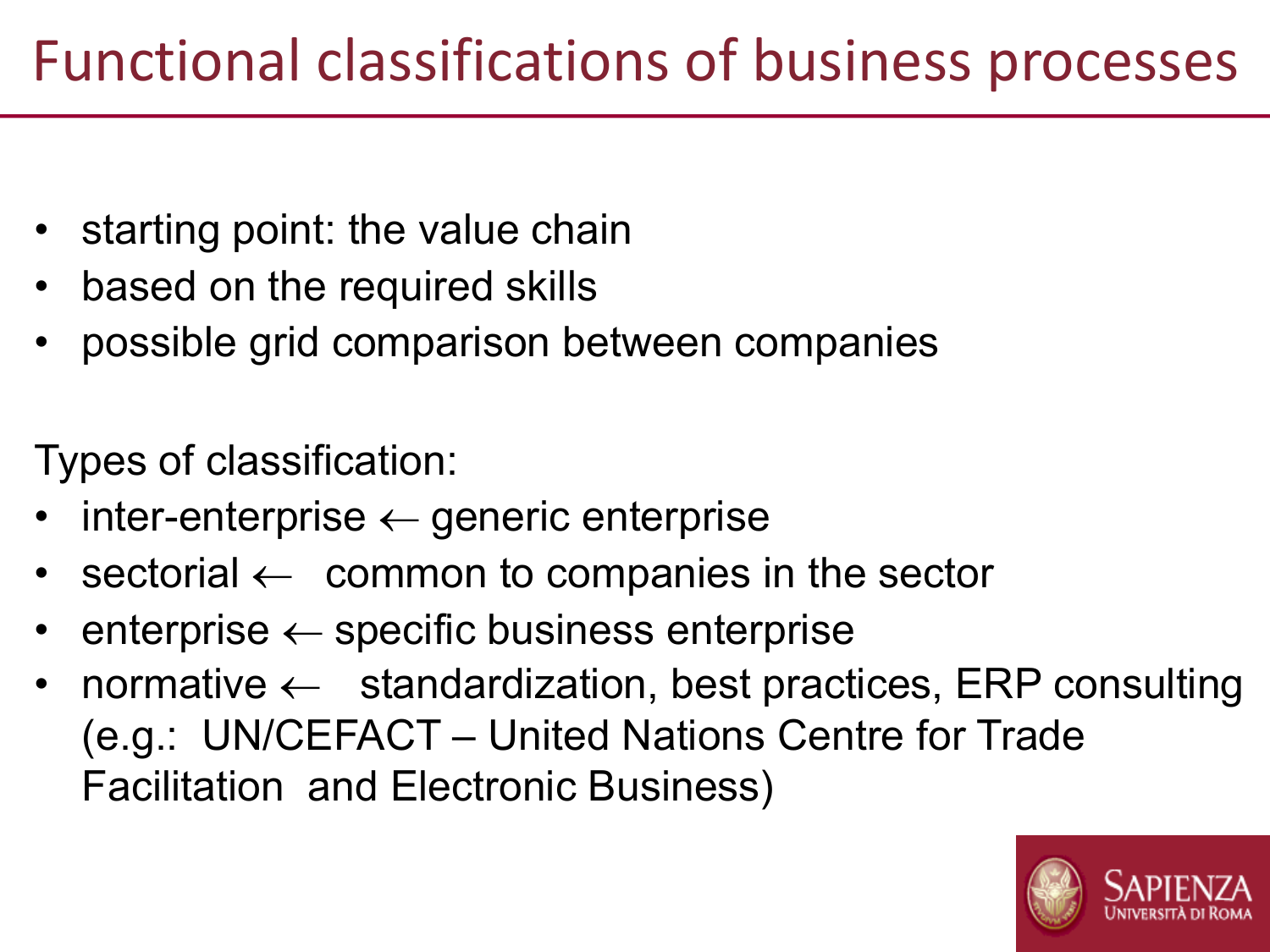- 1. Offer management
	- 1. acquisitions of customer information
	- 2. planning a visit by an area agent
- 2. Order management

…

- 3. Post-sale management
- 4. Purchasing management
- 5. Management of relations with companies
- 6. Information about solvency of customers

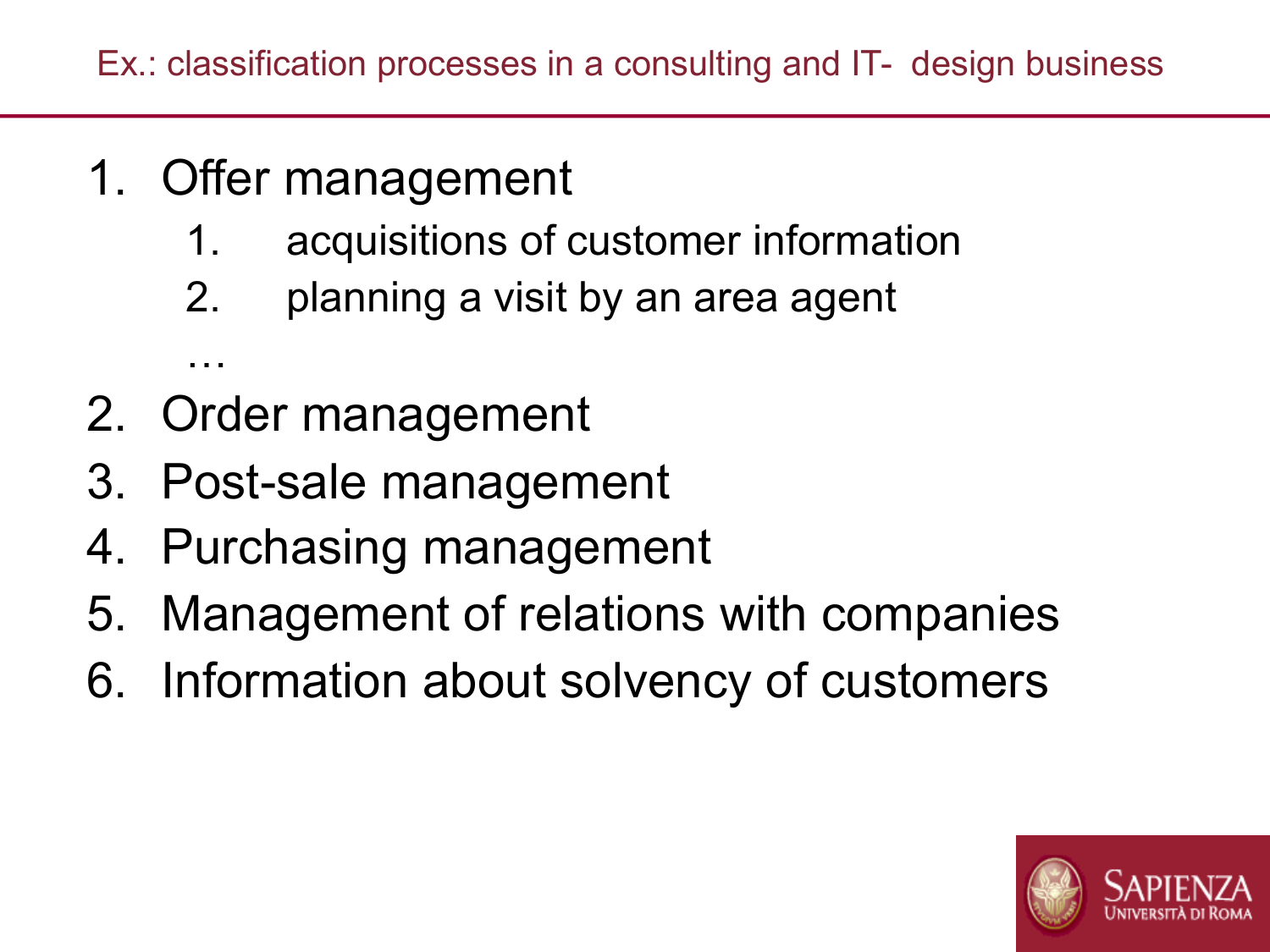- Activities, roles, interfaces
- Input (materials, resources, ...)
- Output (associated with a market value)
- Customers (internal or external c.)
- Actors
- Purpose, frequency
- $\triangleright$  Flow of execution (flowchart)
- $\triangleright$  Software support tools

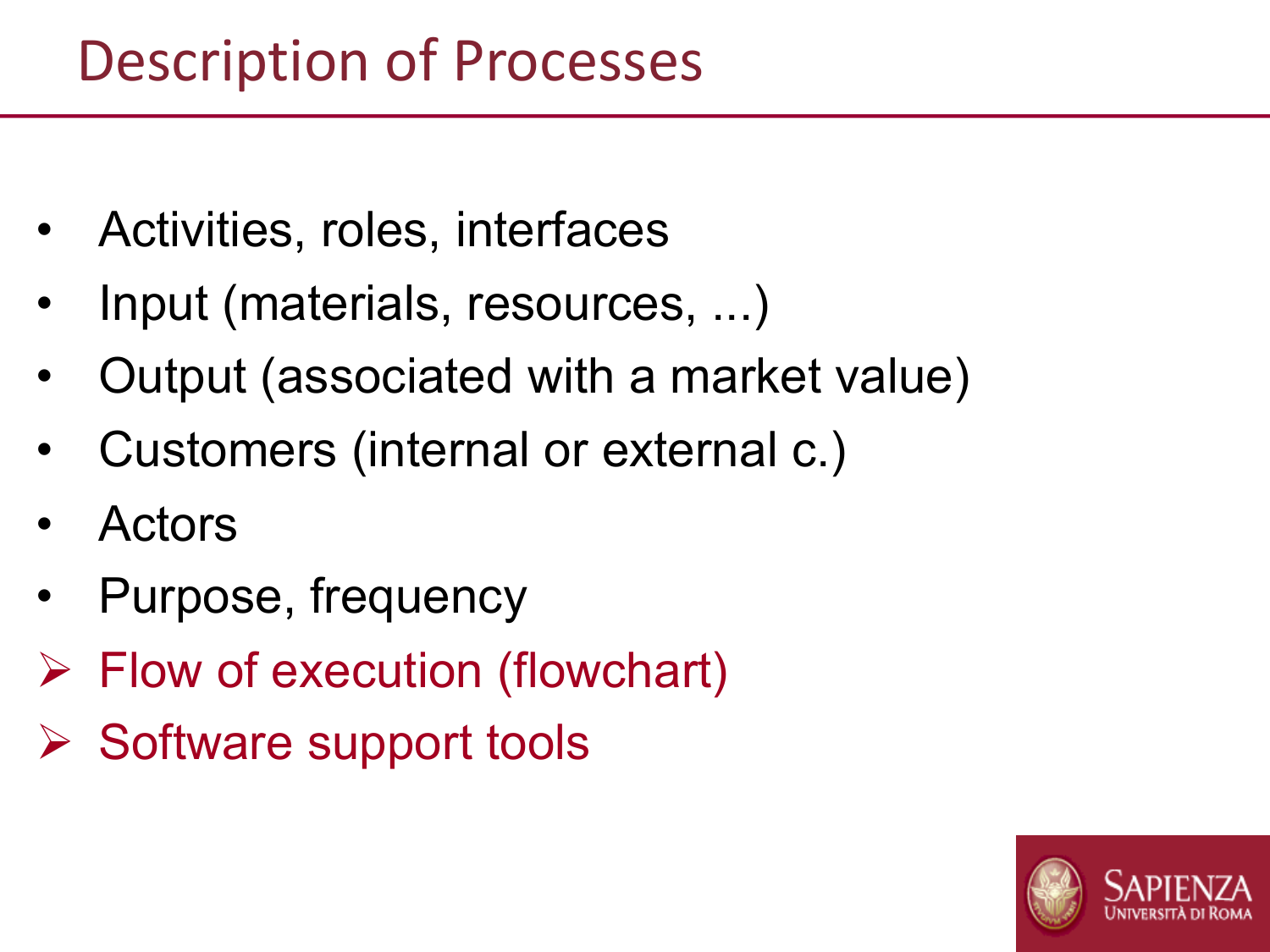### Decomposition of Processes

Description with increasing detail:

- macro-processes
- phases
- activities
- operations/actions

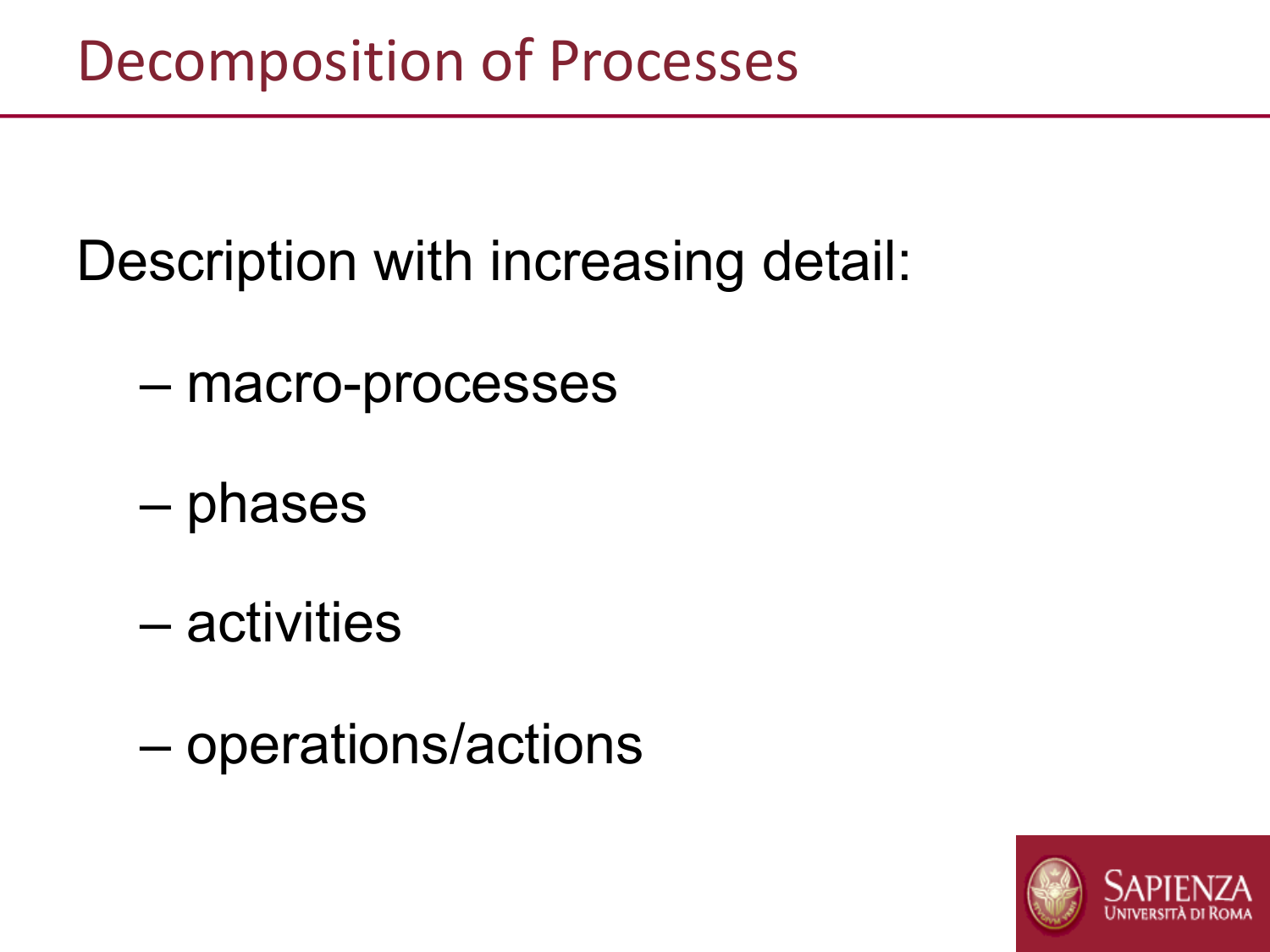### Description / (re)design of business processes

- business (analysis) variables
- stages of analysis

t

• supporting methodologies & models

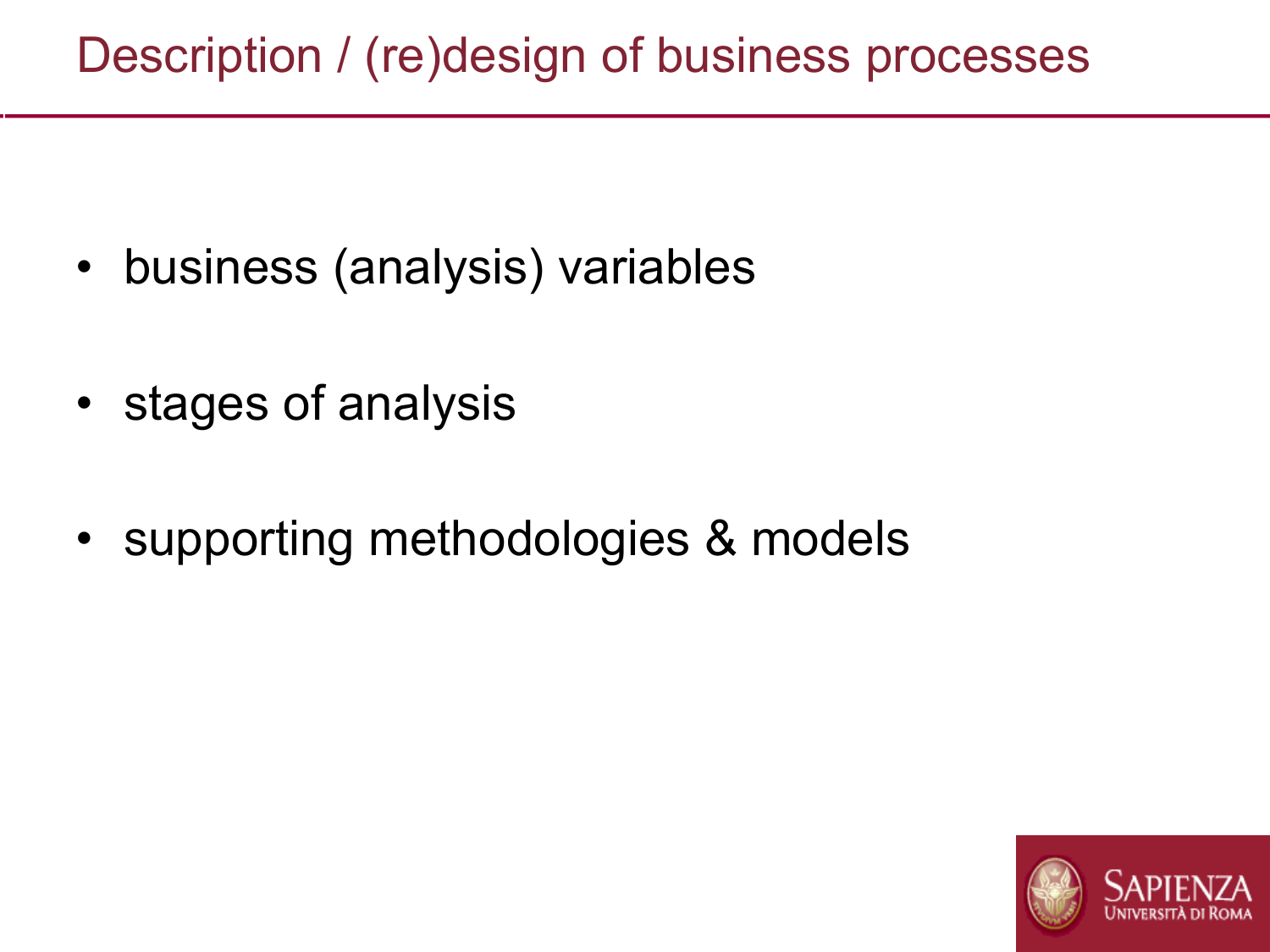### Business (analysis) variables

- 1. activity flow  $\Rightarrow$  WHAT MUST BE DONE AND HOW?
	- sequence, logics, duration, control structure, ...
- 2. organization  $\Rightarrow$  WHAT ROLES ARE REQUIRED? WHAT FOR?
	- defining roles and granularity, allocation of activities on the organizational structure
- 3. human resources  $\Rightarrow$  WHO IS WHO? (ROLE OF INDIVIDUALS)
	- allocation of responsibilities to individuals
- 4. measurement of performances  $\Rightarrow$  HOW MUCH ...?
	- governance and evaluation of the process

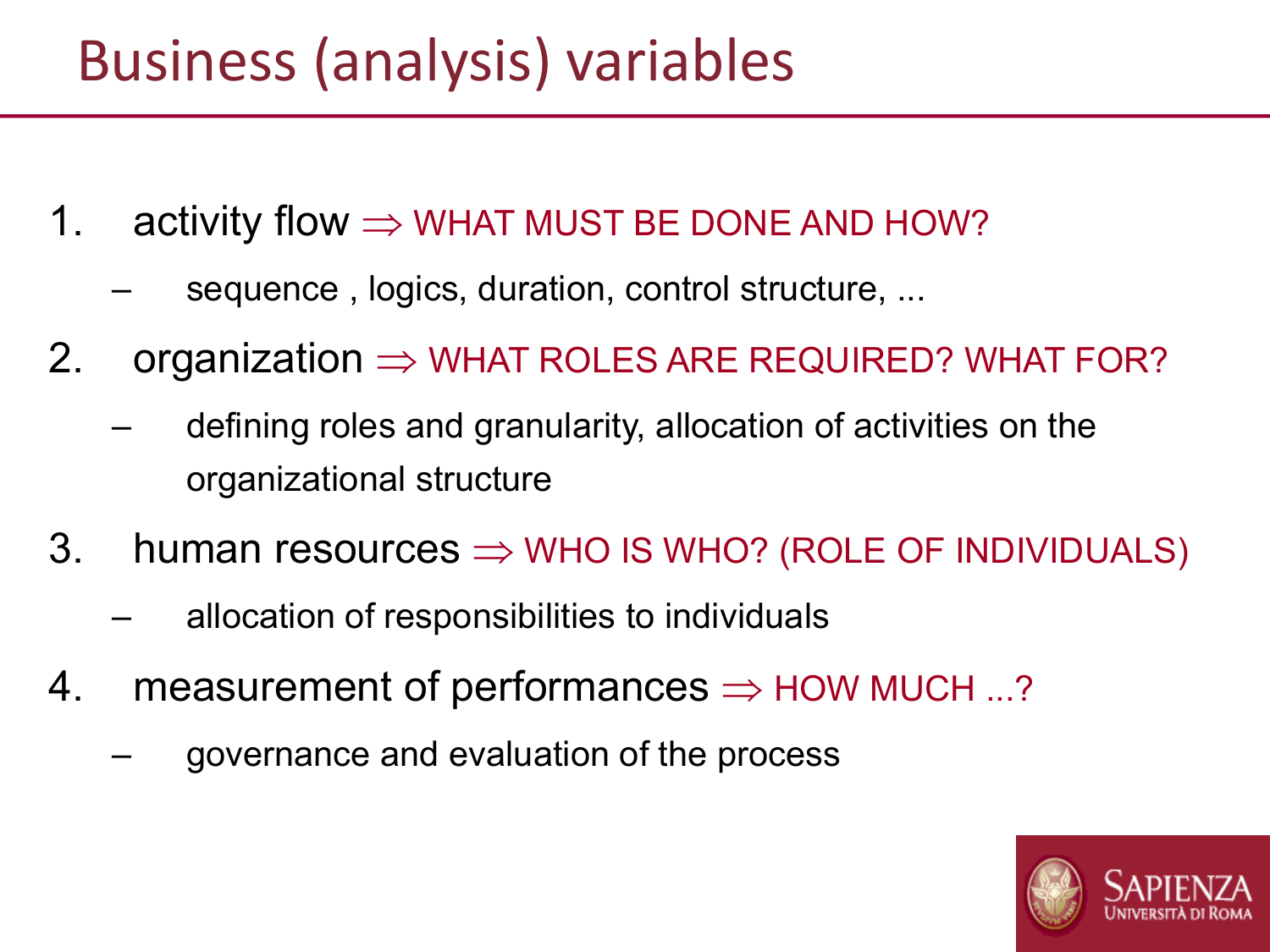### An.Var. 1: flow of activities

- different methods / models of description
- possible elements of description:
	- nature of the flow (physical, informational, control)
	- activity (type, duration, volume, technologies)
	- sequencing / control structure
	- actors (type, action taken on the flow)
	- events (type, timing, consequences, triggers)
	- objects (nature, possibly temporal evolution)

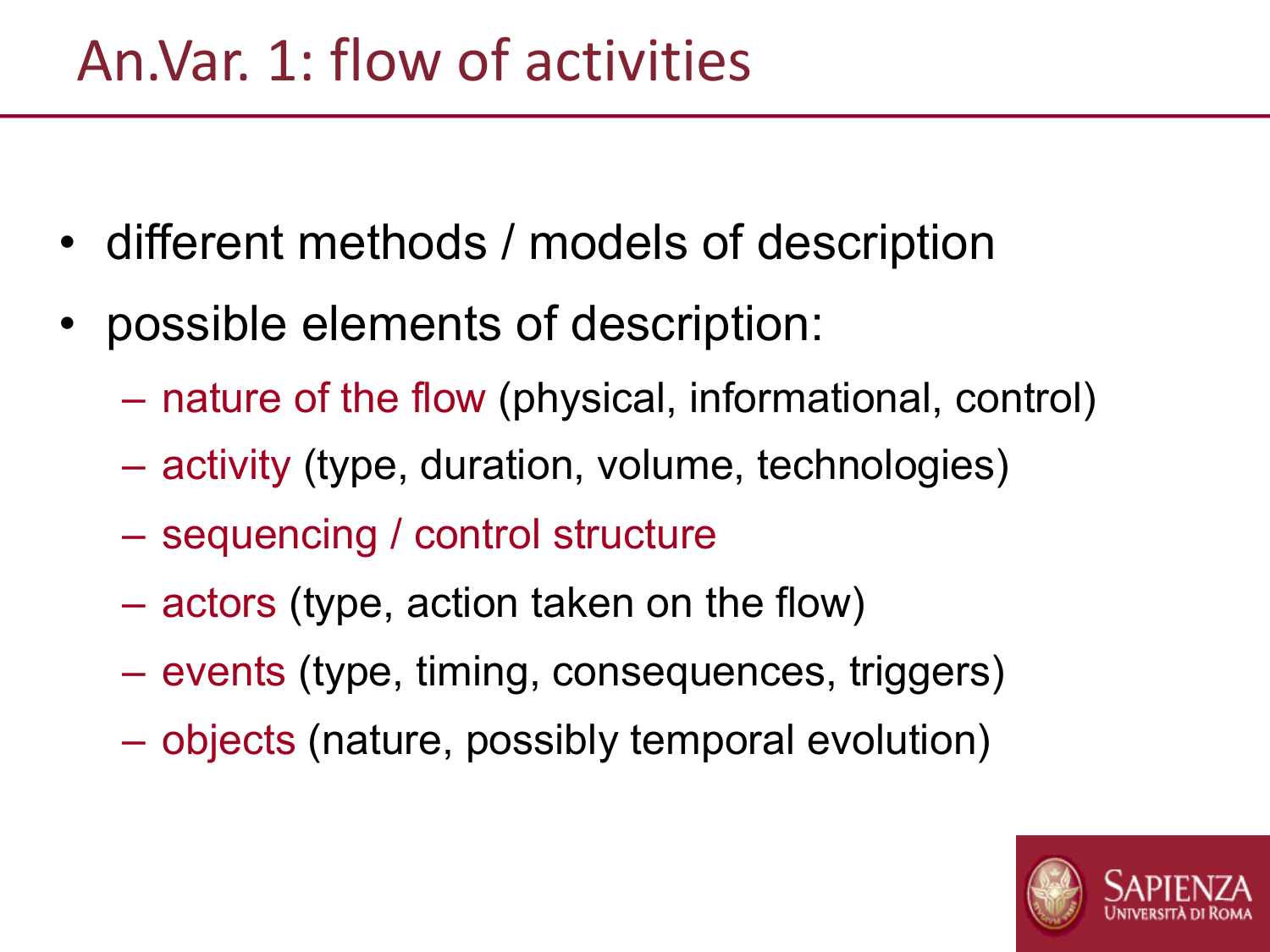### An.Var. 2: organizational structure

- organizational chart (organization chart, organigram, organogram)
- Property tables
	- mandate, tasks, processes
	- workforce, volumes



- Linear Responsibility Charting (**LRC**)
	- table where, for each process, the specific role played by each facility in the process is specified

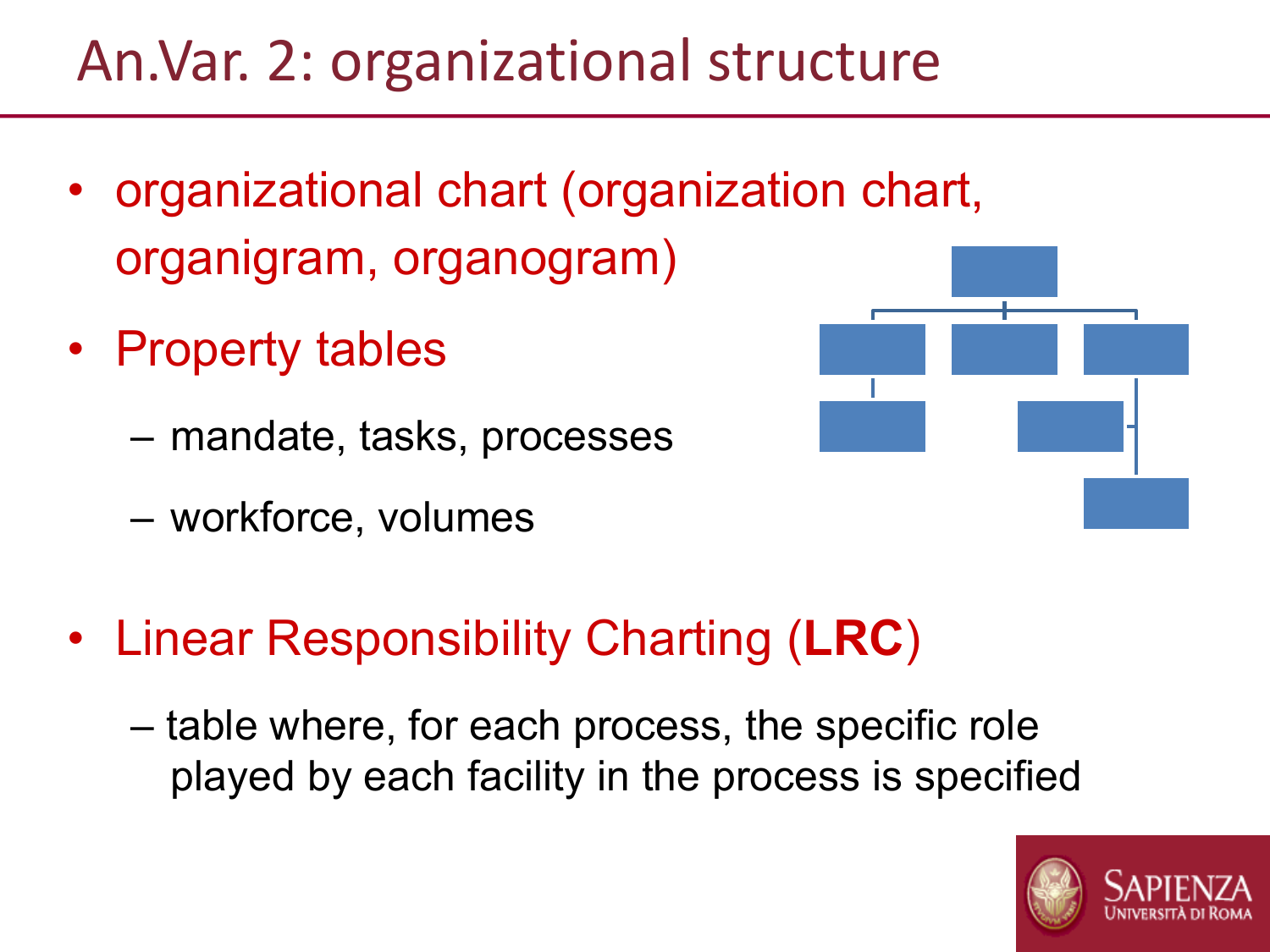### Linear Responsibility Charting: responsibility roles (adapted from Wikipedia)

- **Responsible:** who do the work to achieve the task
- Accountable (also Approver or final approving Authority): who is in charge for the correct and thorough completion of the deliverable or task, and the one who delegates the work to those responsible. In other words, an accountable must sign off (approve) work that responsible provides. There must be only one accountable specified for each task or deliverable
- Consulted (or Counsel): Those whose opinions are sought, typically subject matter experts, and with whom there is two-way communication
- Informed: Those who are kept up-to-date on progress, often only on completion of the task or deliverable; and with whom there is just one-way communication

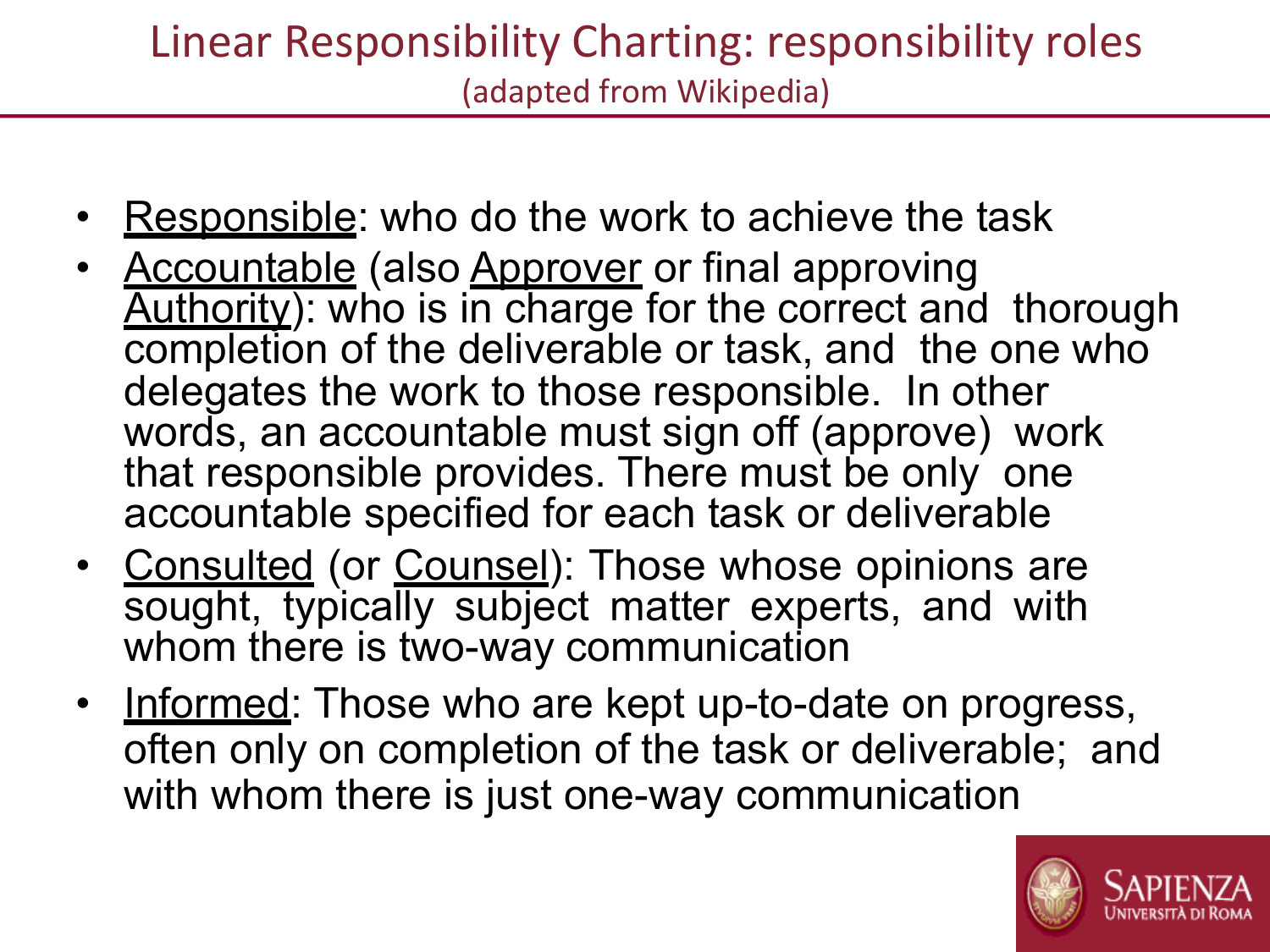### Example of LRC

#### organizational unit

|                       | <b>Subsidiary</b> | <b>Commercial</b> | <b>Delivery</b><br>management   management | Warehouse   | <b>Shipment</b> | <b>Accounting</b> |
|-----------------------|-------------------|-------------------|--------------------------------------------|-------------|-----------------|-------------------|
| order<br>reception    | E                 | D                 |                                            |             |                 |                   |
| order<br>fullfillment |                   |                   | D                                          | E           |                 |                   |
| warehouse<br>shipping |                   |                   |                                            | D           | Е               |                   |
| invoice<br>filling    |                   |                   |                                            |             |                 | <b>DE</b>         |
| $\sim 0.00$           | $\sim 0.00$       |                   | $\sim$ 0.0 $\pm$                           | $\sim 0.00$ | $\sim 0.01$     | $\sim 0.00$       |

Decide, Execute, Support, Informed



process, task, step process, task, step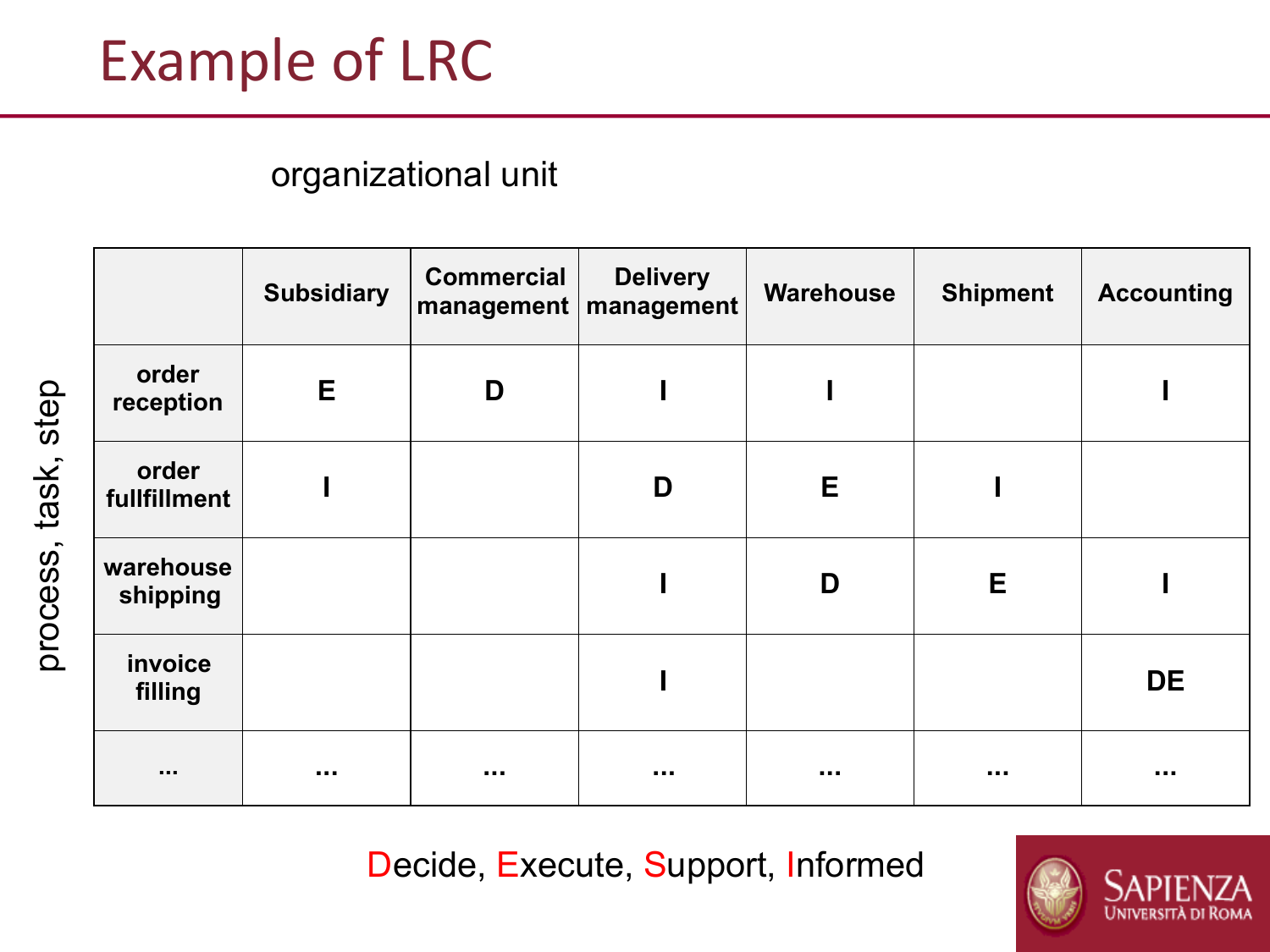### RATSI: another LRC alternative scheme

- Responsibility: who is in charge of making sure the work is done
- Authority: who has final decision power on the work
- Task (Execute): who actually does the work
- Support (Consulted): who is involved to provide support to the work (two-way communication)
- Informed: who is informed about the evolution of the work (one-way communication)

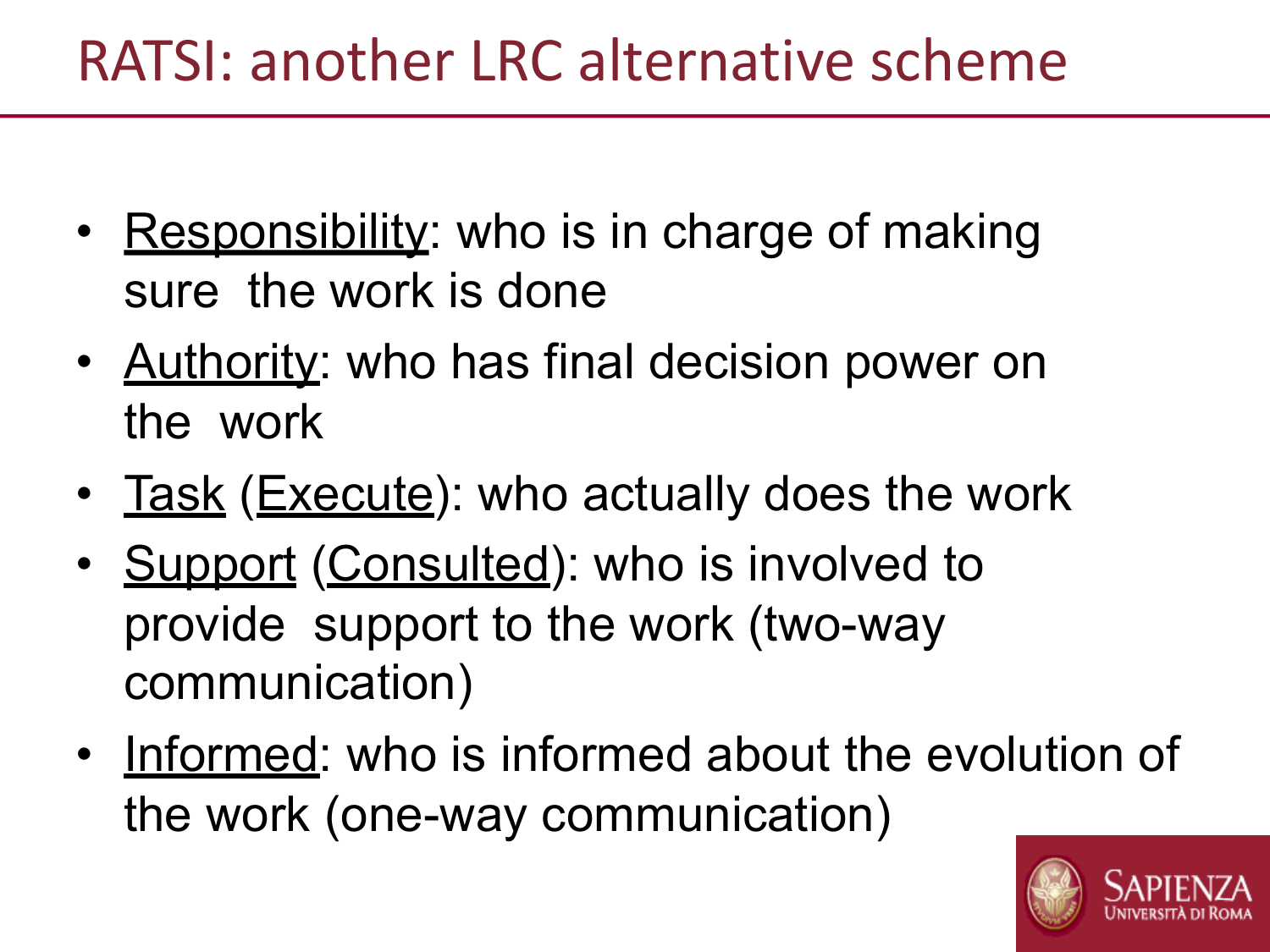### Responsibility Activity Diagram (RAD): Flow & Roles

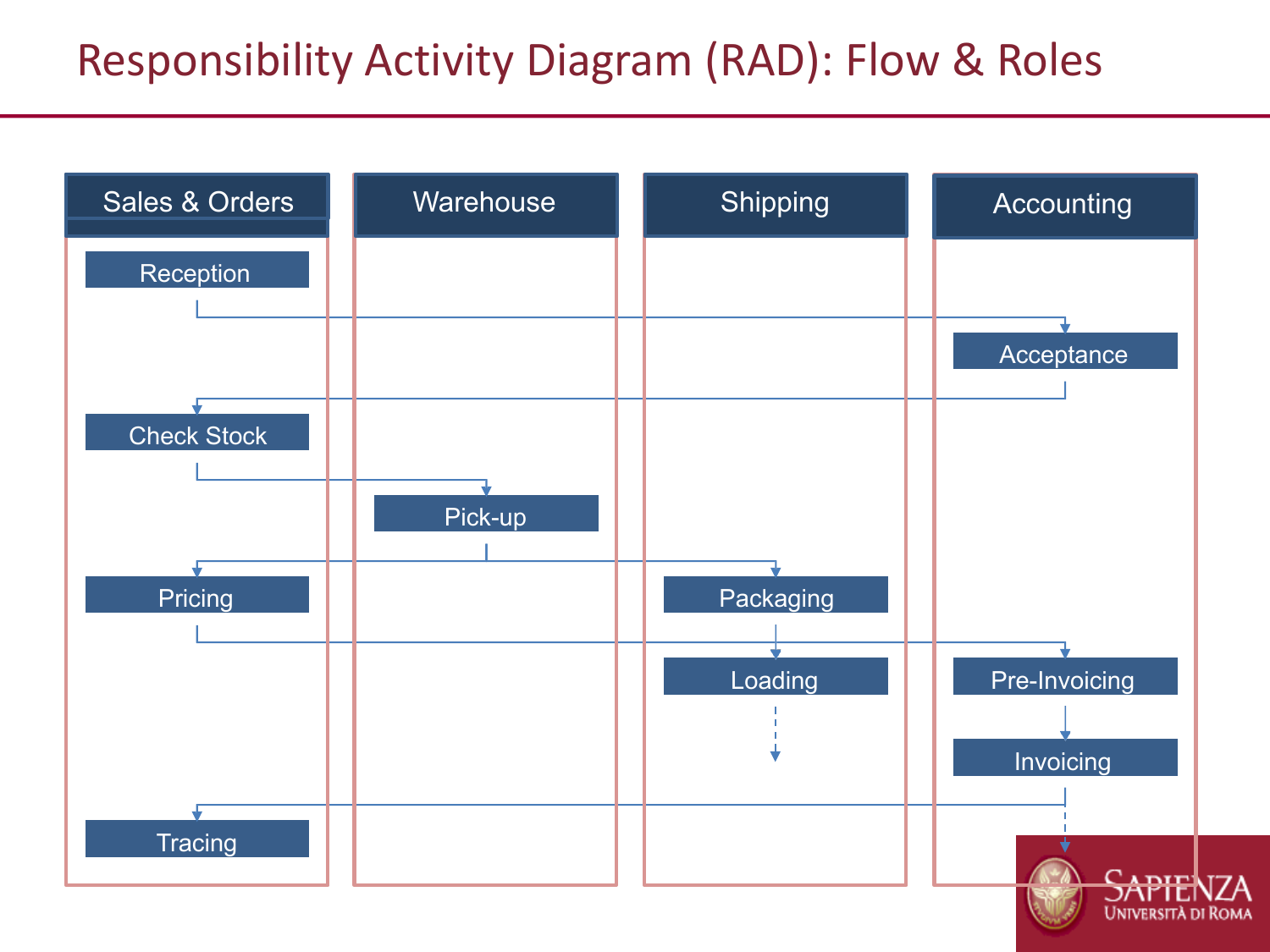### An.Var. 3: Human Resources (HR)

Gibson:

*HRs determine the difference between the actual result and the maximum theoretically possible, for a given process configuration*

- technology support $\rightarrow$  flexibility
- know-how: assets of the organization

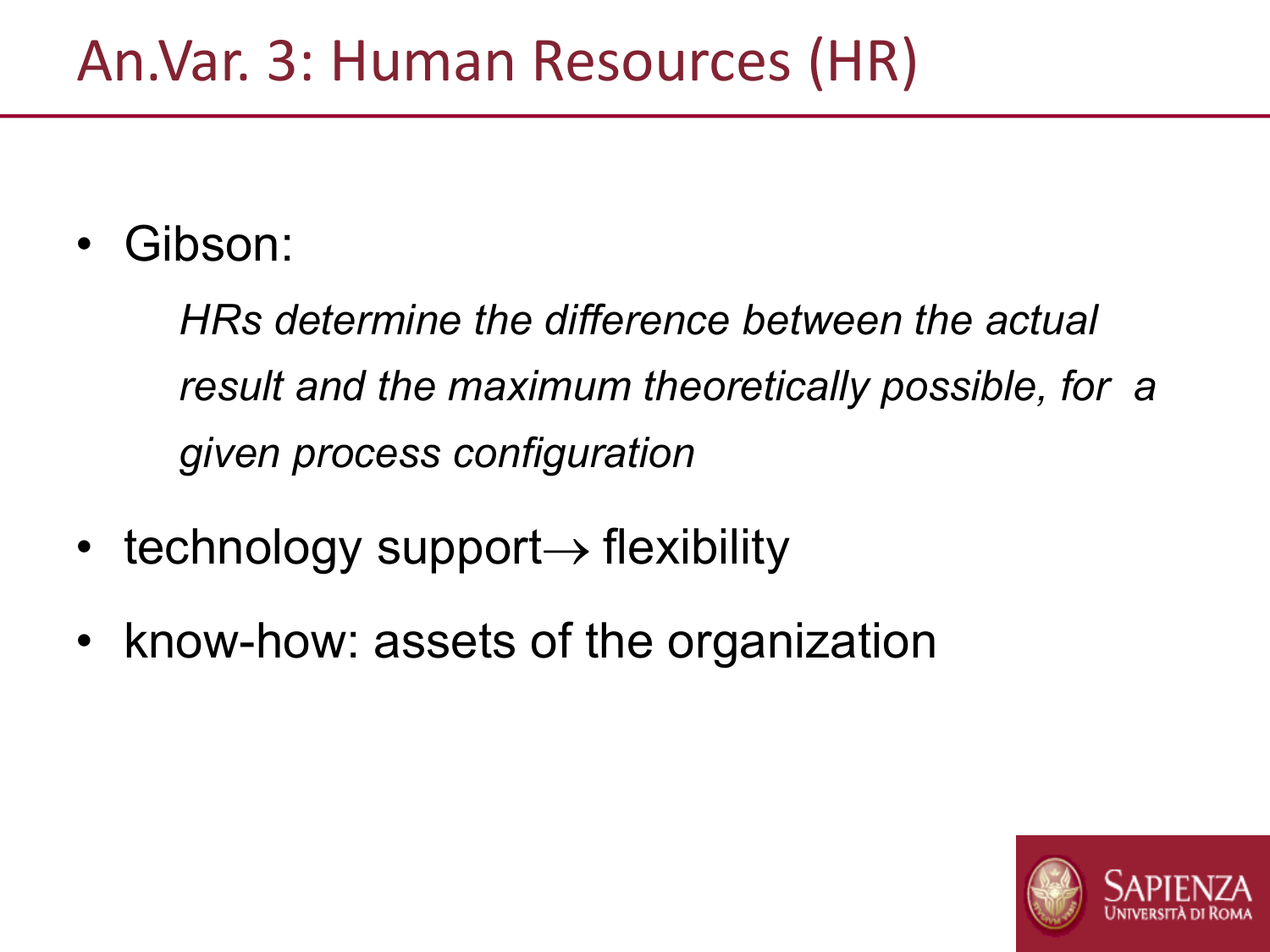### An.Var. 4: measure of performances

- 1. Ranking of values (mission of the organization)
- 2. Encouragement and promotion
- 3. Planning and control objectives of efficiency and effectiveness: evaluation metrics (especially for sell side processes) which are not aligned with the structure of the organization:
	- Key Performance Indicator (KPI)
	- Balanced Score Card

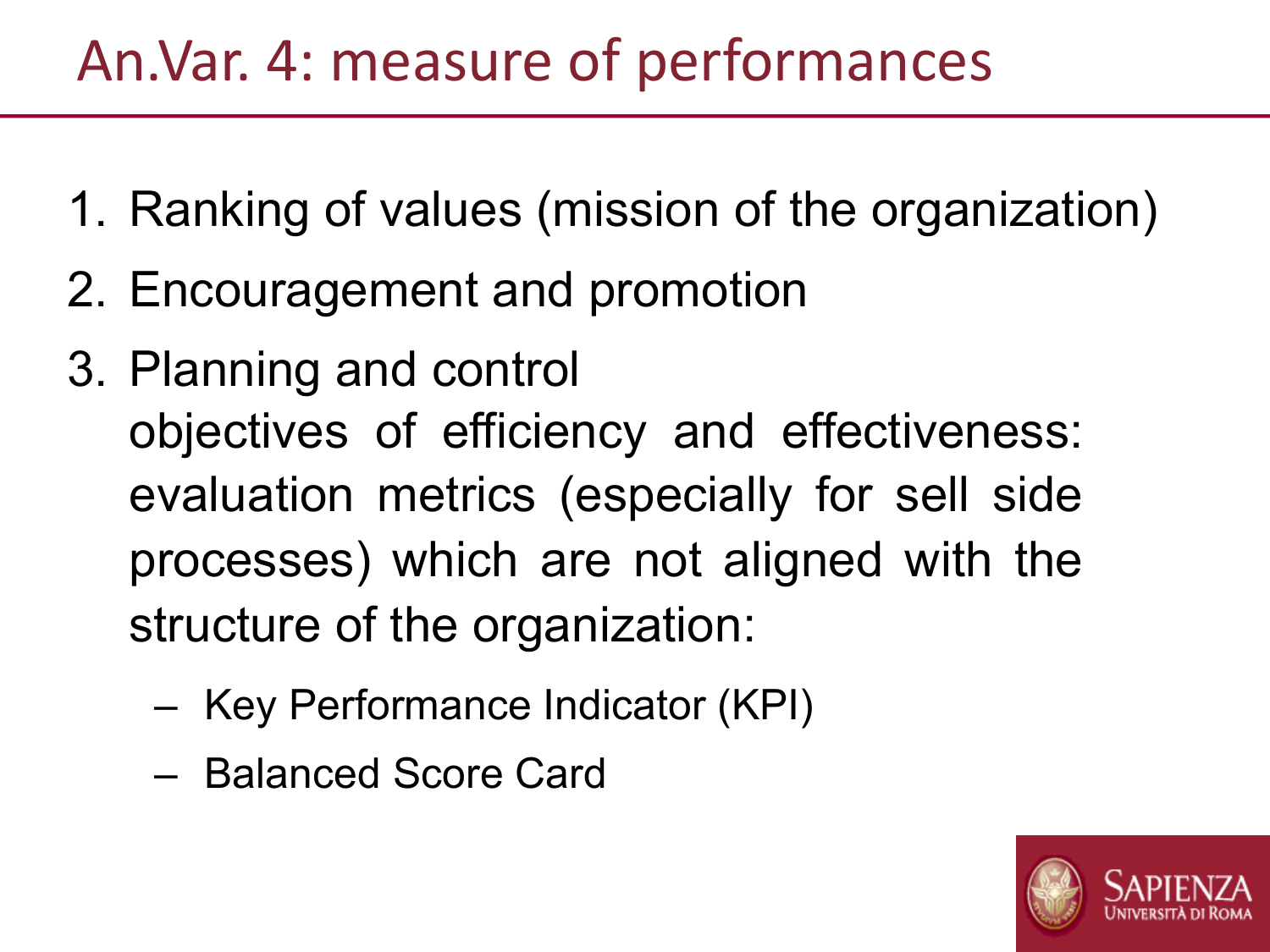## BPR for continuous improvement

#### **Business Process Reengineering**

- is a comparative analysis and evaluation of performances (e.g., through benchmarking), based on the definition of new targets.
- A clear indication of the new performance expectations comes with the redesign of processes.
- [ref.: Hammer, 1990]



**Business Process Reengineering Cycle** 

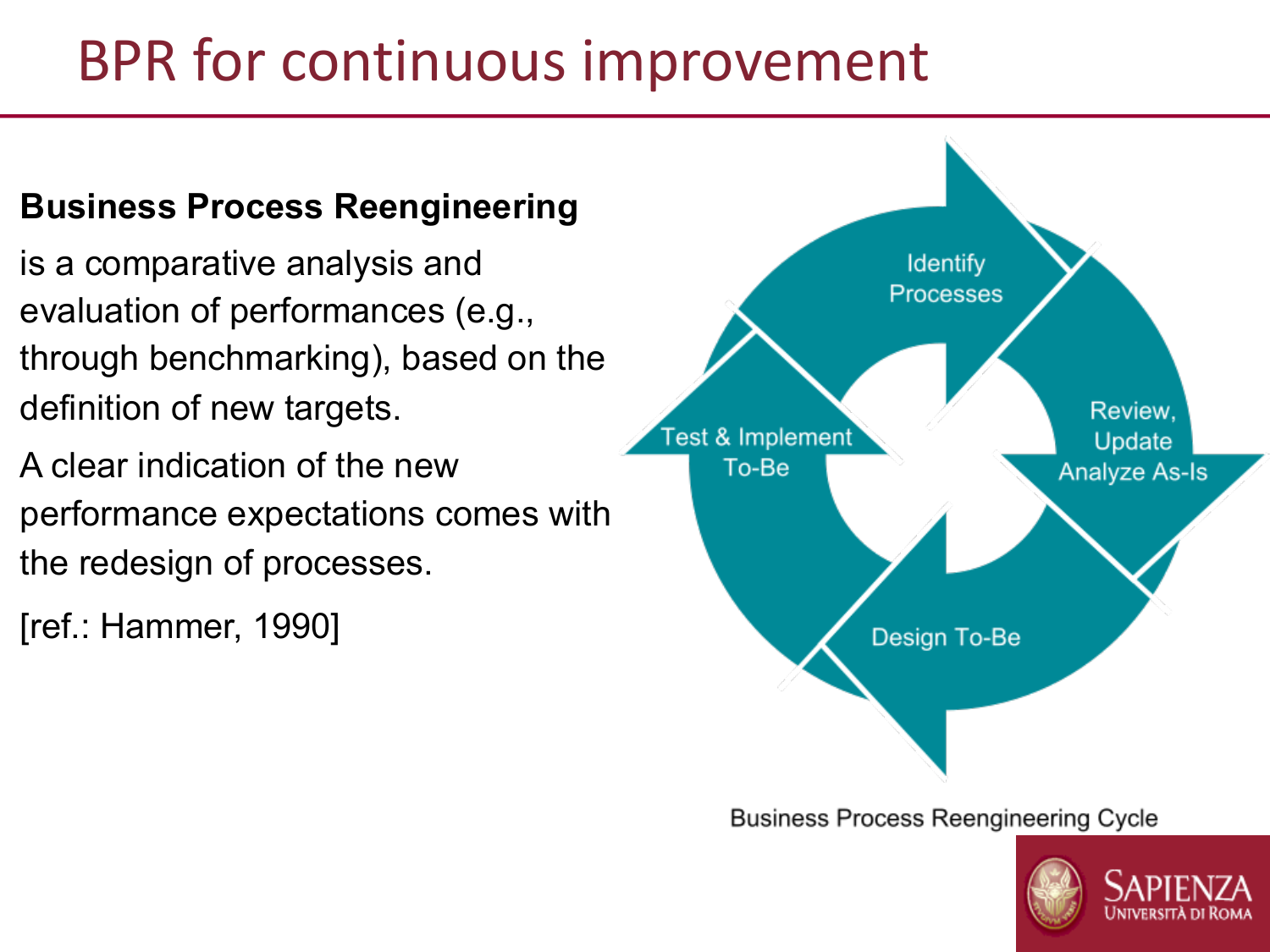### Business Process Reengineering: phases

- 1. assessment of existing situation AS IS
- 2. comparison (or other.) And diagnosis (vision) TO BE
- 3. redesign GAP (actions to be undertaken)

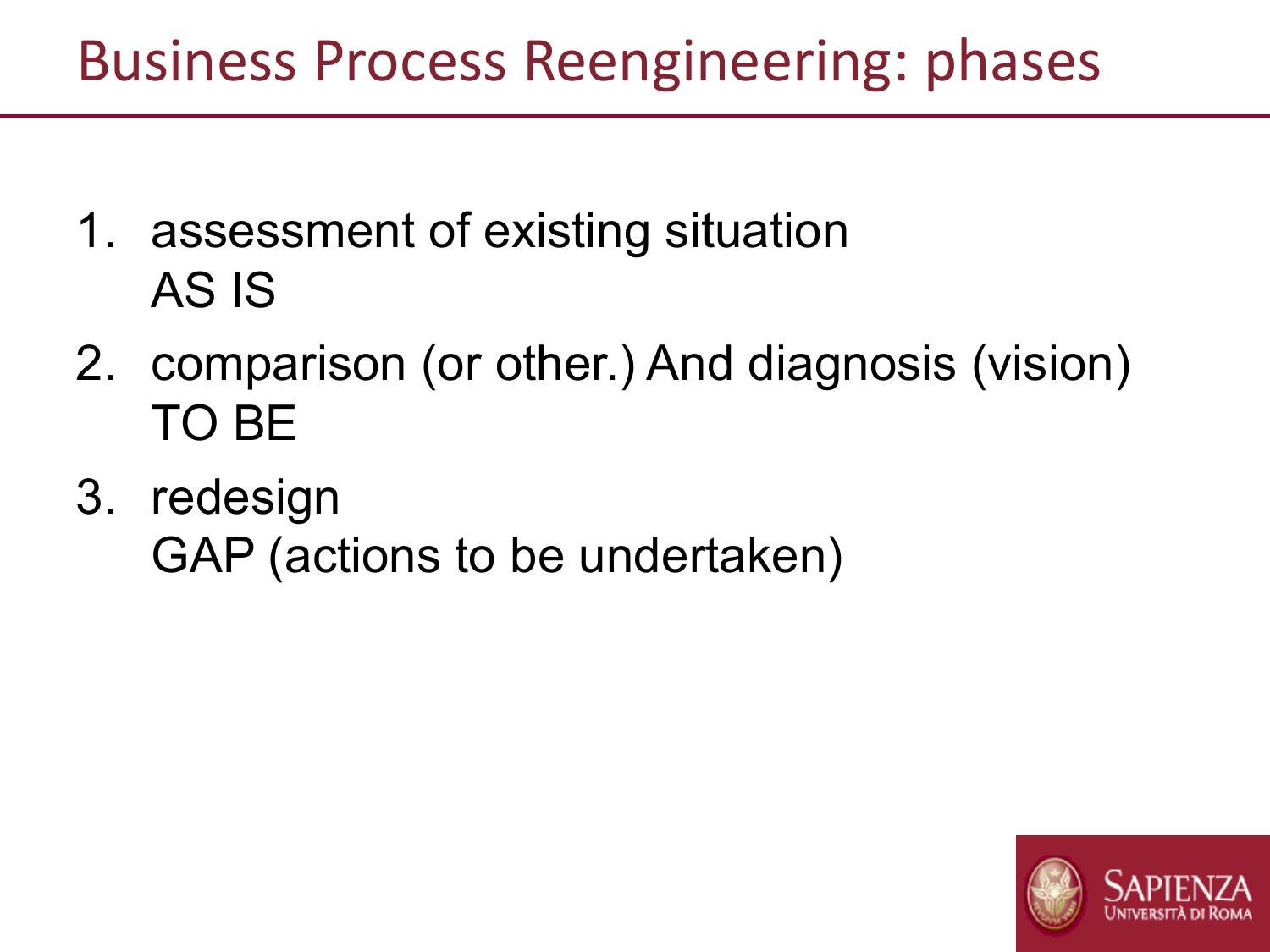# AS-IS/TO-BE grid (typical case)

|                                  | AS IS                                   | <b>TO BE</b>                              | <b>GAP</b>                                    |
|----------------------------------|-----------------------------------------|-------------------------------------------|-----------------------------------------------|
| <b>Organization</b>              | <b>Existing</b>                         | <b>Vision</b>                             | actions to be                                 |
| <b>Variables</b>                 | process                                 | new process                               | undertaken                                    |
| <b>Activity</b><br><b>Flow</b>   | 1. Fragmented Flows<br>2. Isolated I.S. | 1. Unified Flows<br>2. Integrated I.S.    | 1. Redesign of Flows<br>2. DW & Integr.devel. |
| Organization                     | functional                              | process-based                             | redesign of<br>the organization               |
| <b>Human</b><br><b>Resources</b> | single specialization                   | multifunction<br>competencies             | training                                      |
| Measure of<br>performances       | costs                                   | time,<br>service level,<br>time-to-market | new monitoring<br>procedures                  |

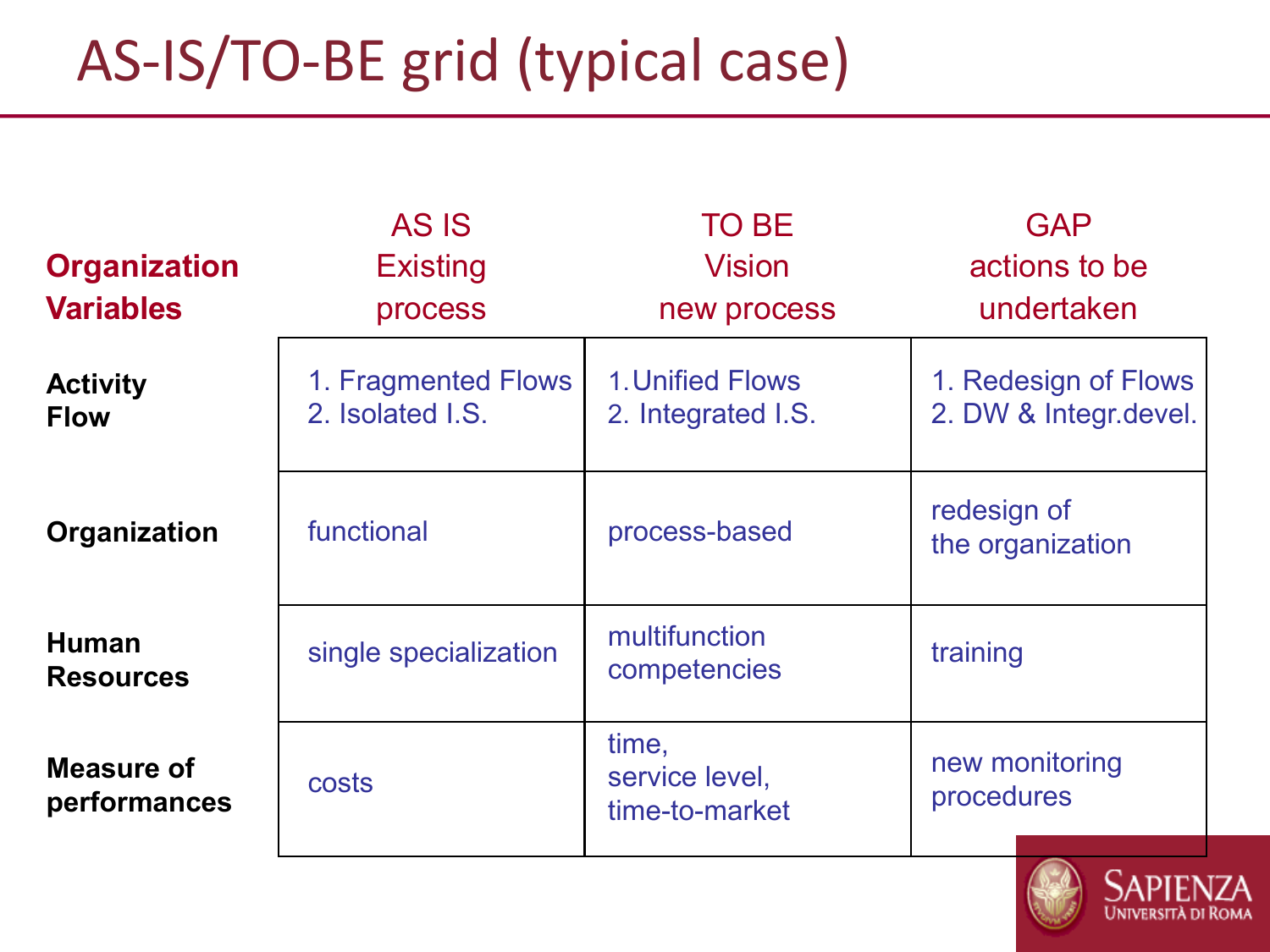- about to start reorganization of purchases (assuming 20% saving)
- acquisition of Mazda (~1/5 of Ford)
- comparison between the two purchasing offices
	- – Ford employees: 500





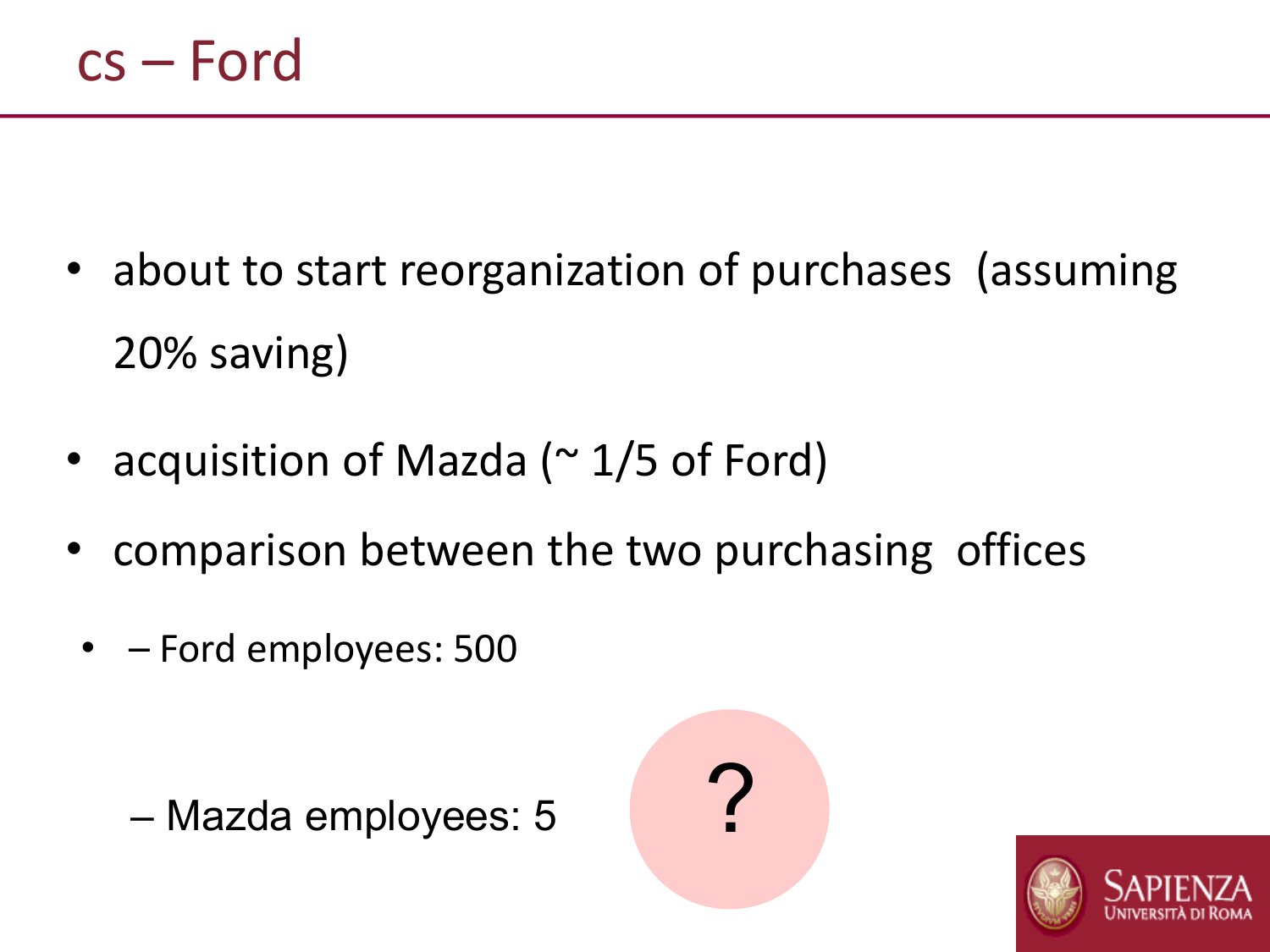## cs – Ford (continued)



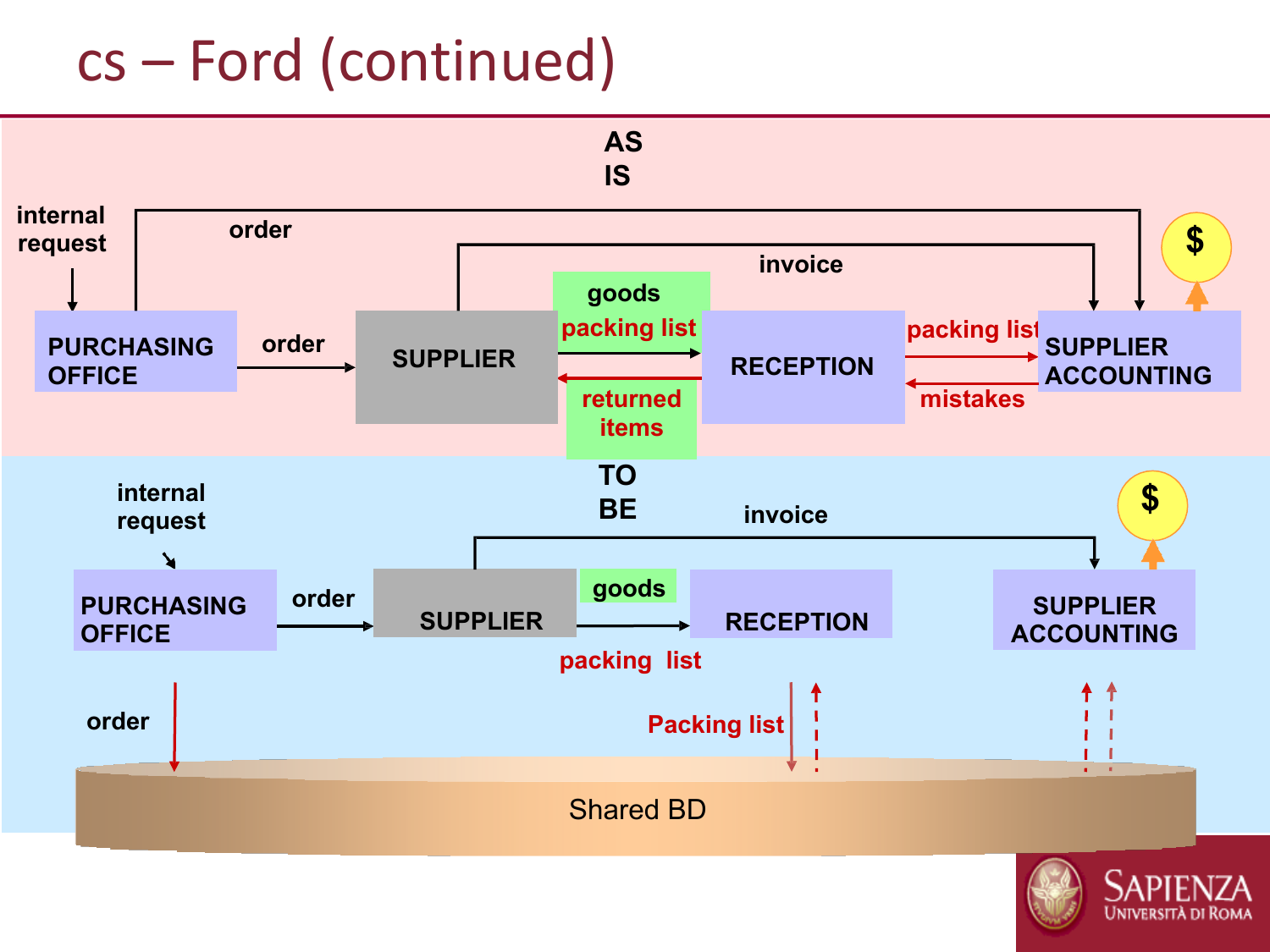### 1. Assessment of pre-existing situation

- 1. Identification of macroprocesses value chain normative models (best practices)
- 2. Details of processes breaking down into phases / activities (hierarchy d., flow d.)
- 3. Crossing processes/organizational units **Organigrams** Linear Responsibility Charting (LRC) Responsibility Activity Diagram (RAD) [flow d./org.unit]
- 4. Evaluating Process

costs, resources (provider KPIs) value, performance (customer KPIs)

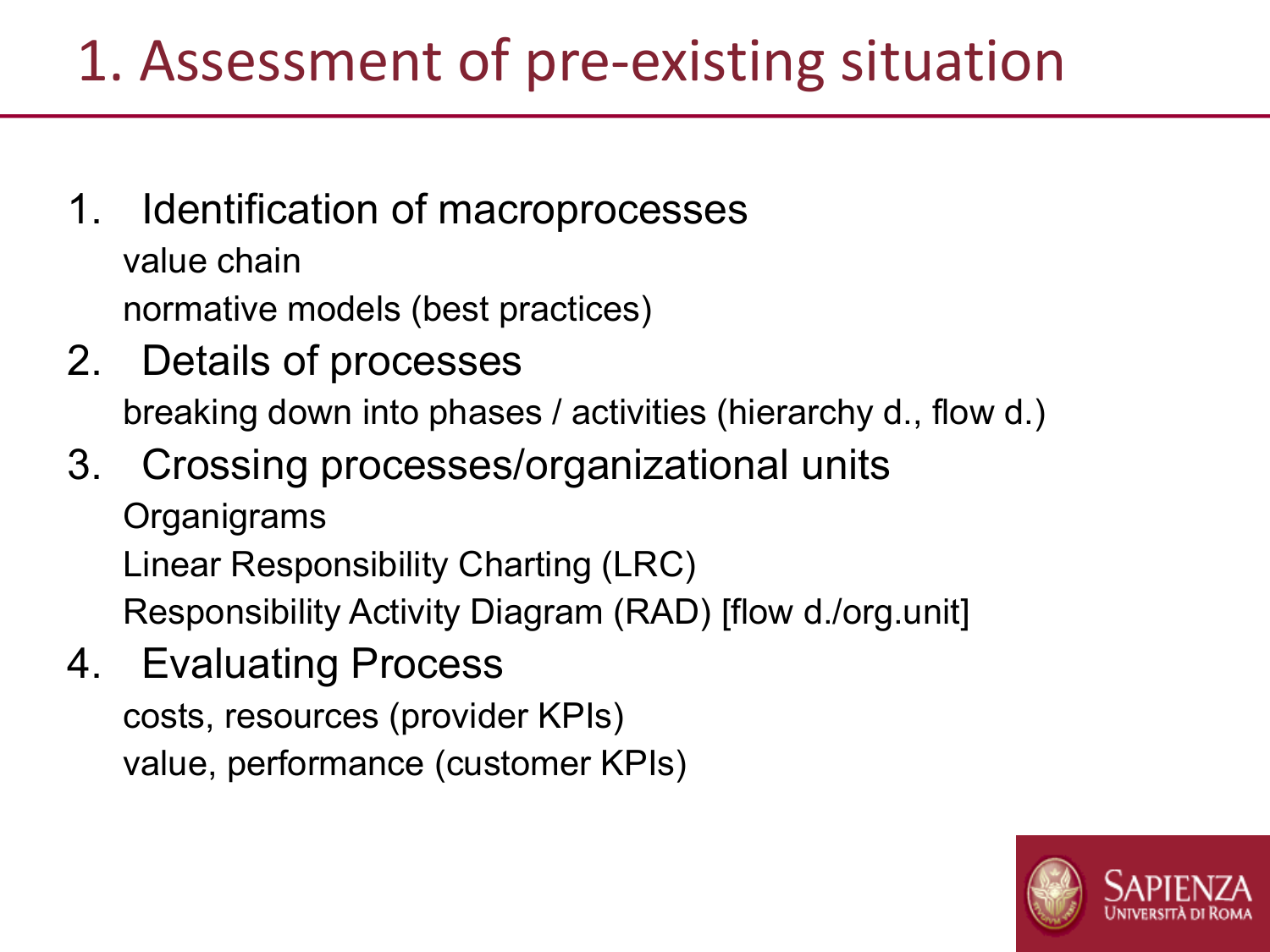## 2. Comparison and Diagnosis

- 1. quantitative comparison parameterization
	- parameters: efficiency, effectiveness
	- –(productivity, durability, level of service)

tables:

- activity, parameter, metric, value
- activities, metrics, value("we"), value("other-org")
- 2. qualitative comparison
	- –identifying causes of diversity tables:
	- activities, appearance("we"), appearance("other-org")

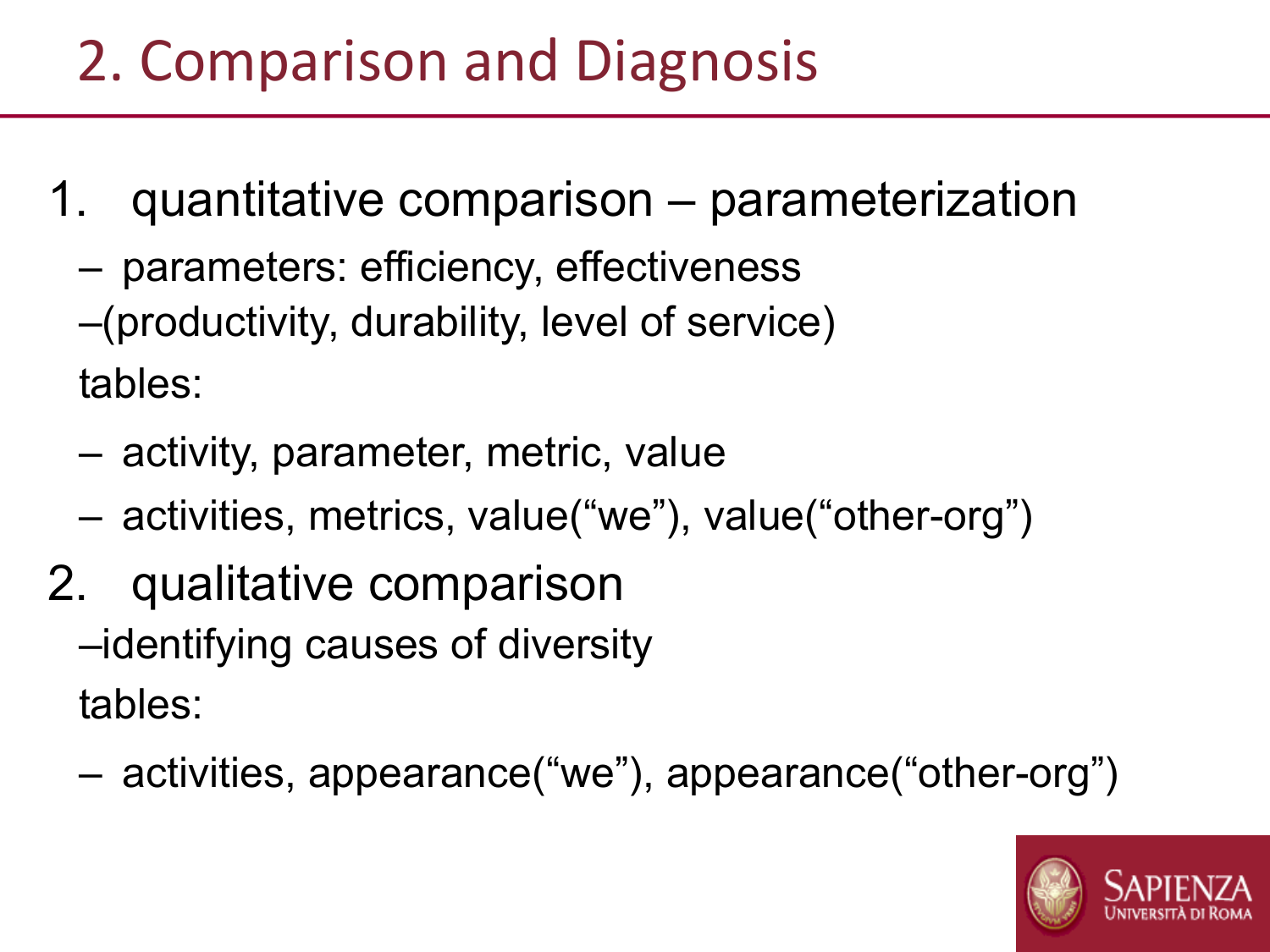- search for best practices which can guarantee a higher performance
- structured process that determines operational changes with the ultimate goal of better performance
- search for information within the considered organization making it possible to compare its performance with those of other organizations

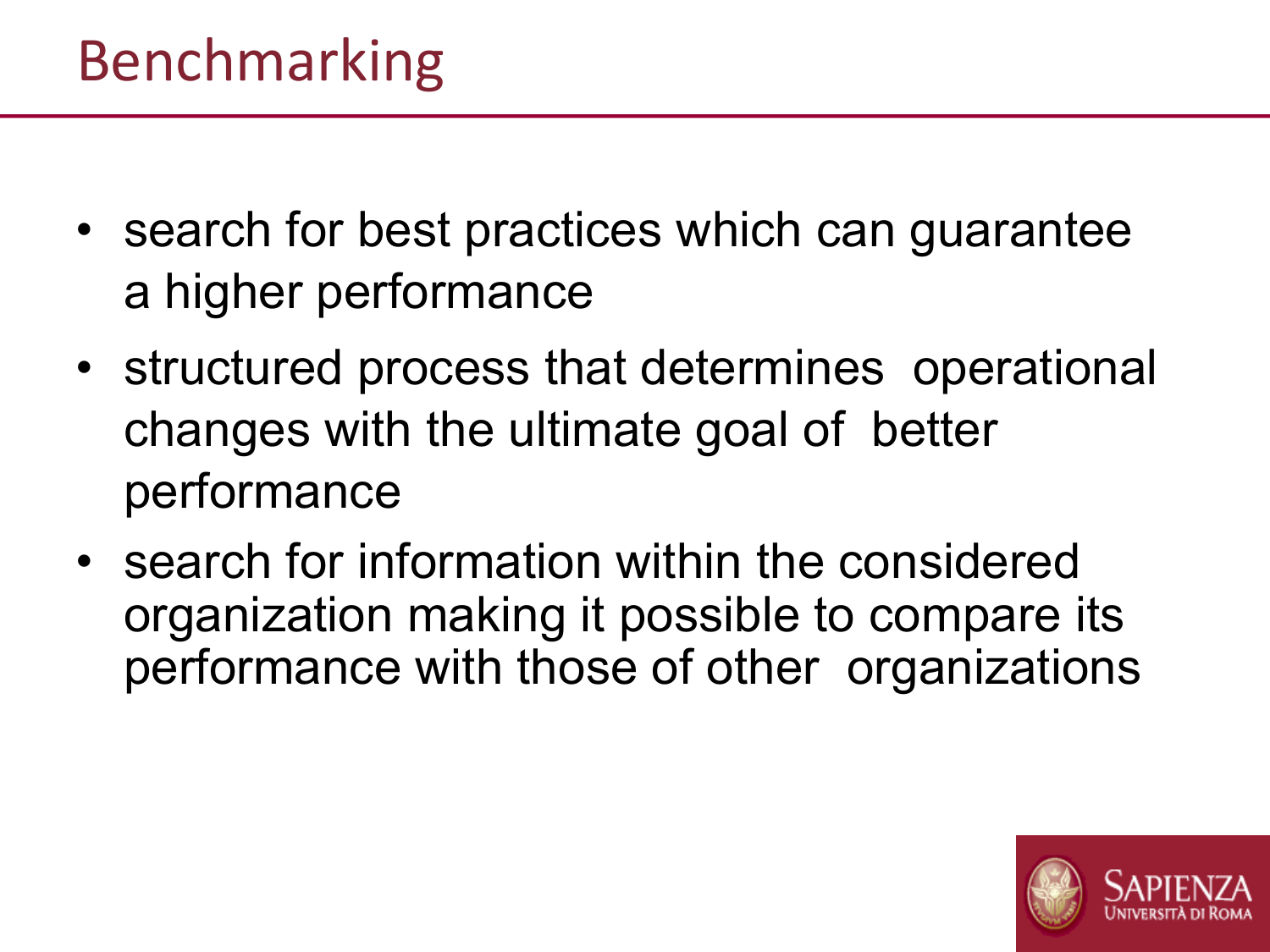## 3. Redesign of processes

- 1. definition of "vision"
	- usually based on best practice
	- description "to be" similar to the "as-is"
	- quantification new targets
	- indication of the organizational gap
- 2. change analysis
	- org.var. versus stakeholders (interested internal and external entities)
	- 3. assessing the costs and benefits
		- based on metrics defined a priori

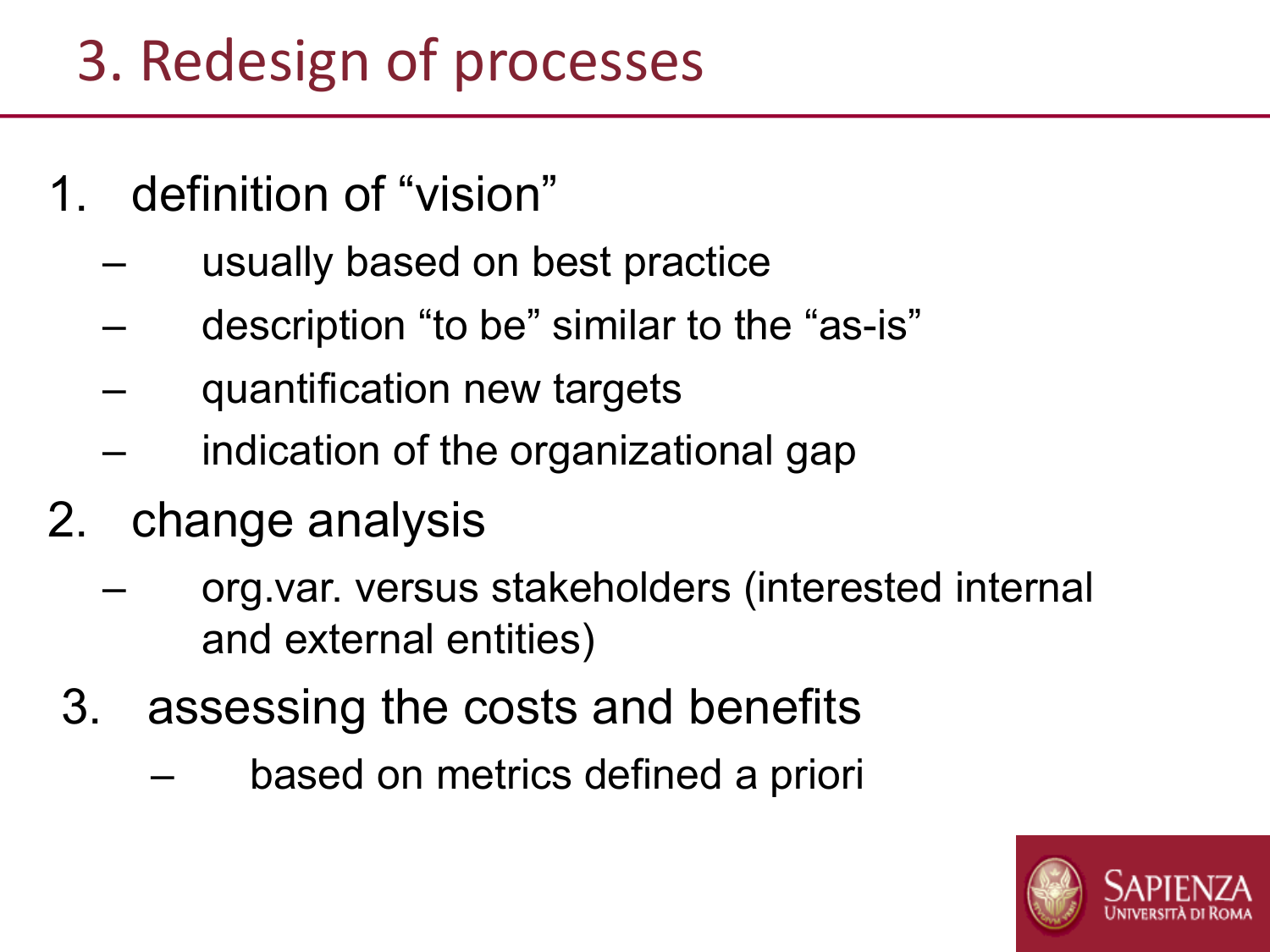## BPR Summary: org. variables versus phases

| <b>Organization</b>              |                                               | <b>Comparison and</b>                       |                                             |  |
|----------------------------------|-----------------------------------------------|---------------------------------------------|---------------------------------------------|--|
| <b>Variables</b>                 | <b>Existing Situation</b>                     | diagnosis                                   | Redesign                                    |  |
| <b>Activity Flow</b>             | • macroprocesses                              | • benchmarking with best<br>practice        | • Customization of Best<br><b>Practices</b> |  |
|                                  | • processes                                   | • integrability analysis                    | • prototyping, demos,                       |  |
|                                  | • activities, phases                          |                                             | simulation                                  |  |
|                                  | • structure                                   | • benchmarking                              | • structure                                 |  |
| Organization                     | • mechanisms                                  | • role of corporate units in                | • mechanisms                                |  |
|                                  | • management style                            | processes                                   | • management style                          |  |
| <b>Human</b><br><b>Resources</b> | • inventory of HR                             | • comparison with<br>competitors and/or bic | • new values &<br>motivations               |  |
|                                  | • openness to change                          | · diagnosis                                 | • training programs<br>• hiring             |  |
| Measure of<br>performances       | • identification of strategic<br>performances | • comparison with<br>competitors and/or bic | • new goals                                 |  |
|                                  |                                               | • diagnosis                                 | $\cdot$ new KPI                             |  |

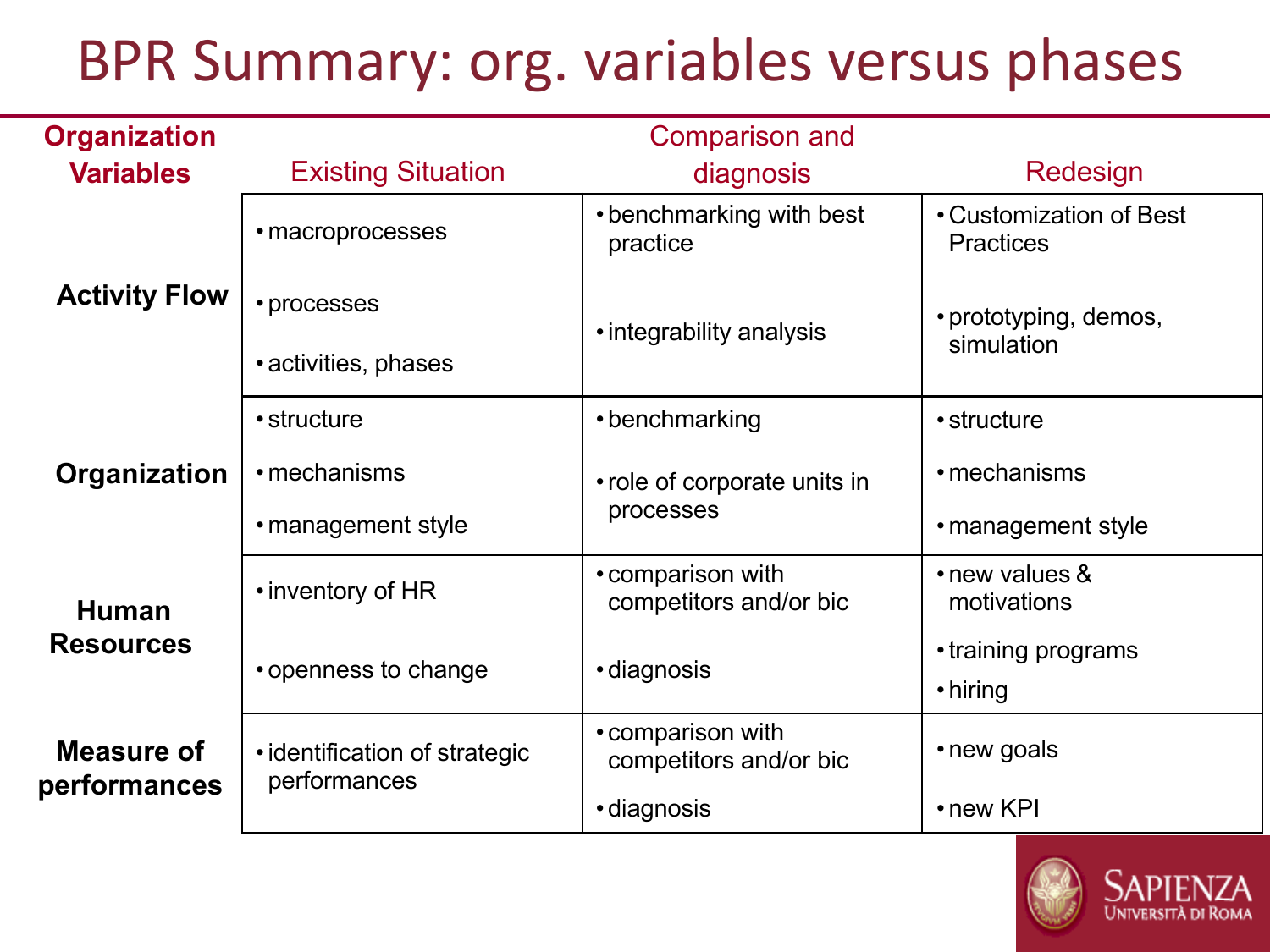## Qualitative comparison

| <b>Organization</b><br><b>Variables</b>                                  | company: Alpha                                      | company: Beta                                |  |
|--------------------------------------------------------------------------|-----------------------------------------------------|----------------------------------------------|--|
|                                                                          | • Fragmented and sequential flow                    | • Unified flows                              |  |
| <b>Activity Flow</b>                                                     | Information Systems: NOT<br>$\bullet$<br>integrated | Information Systems: integrated<br>$\bullet$ |  |
|                                                                          | Information: NOT shared<br>$\bullet$                | Information: shared<br>$\bullet$             |  |
| Organization                                                             | • Functional                                        | • Functional                                 |  |
| <b>Human</b><br>• Specialized on specific activities<br><b>Resources</b> |                                                     | • Multifunctional specialization             |  |
| Measure of<br>performances                                               | Minimize costs<br>$\bullet$                         | Minimize average duration<br>$\bullet$       |  |

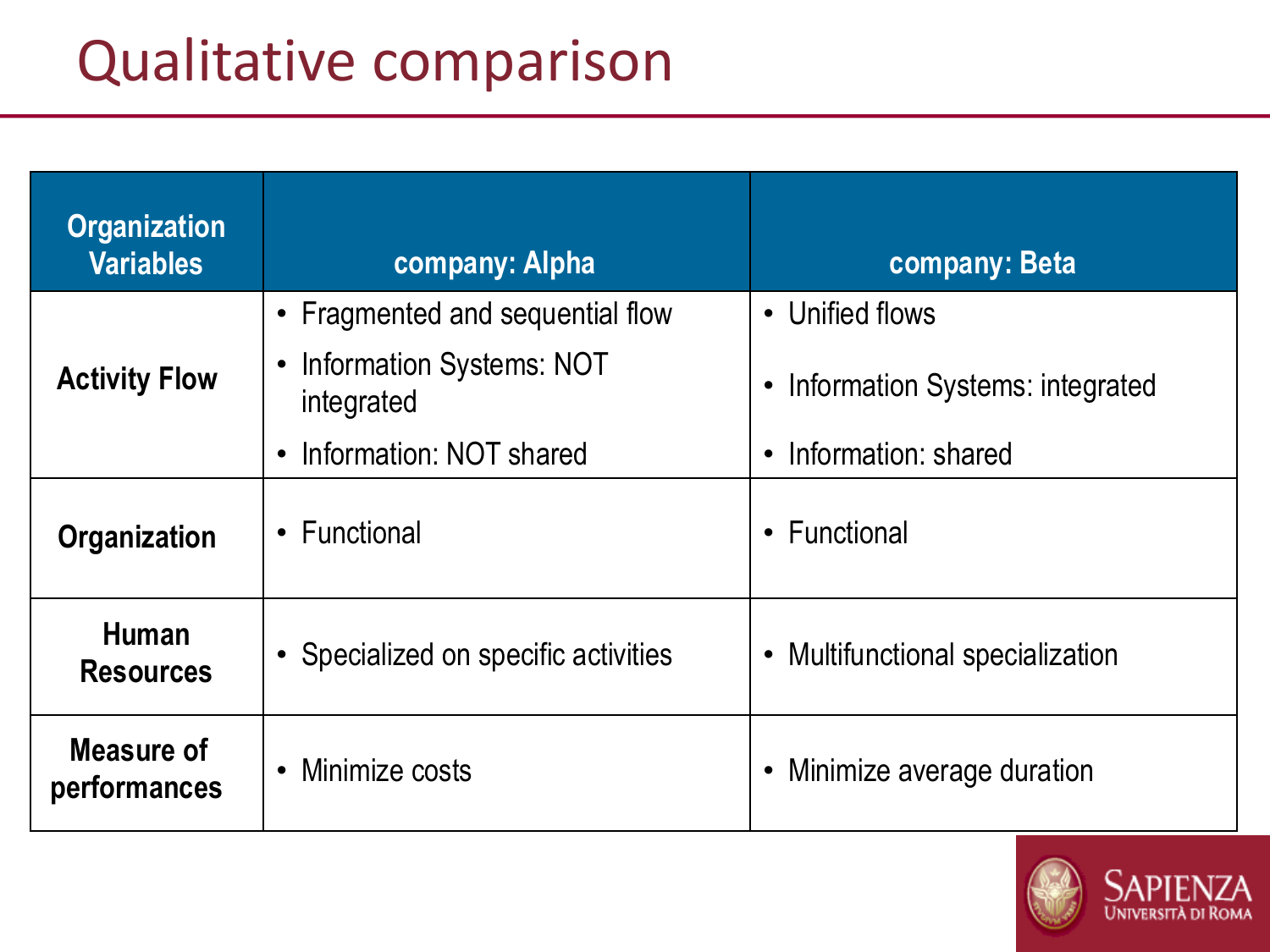# Quantitative comparison

| <b>Activity</b>                  | <b>Metrics</b>                     | company: Alpha | company: Beta |
|----------------------------------|------------------------------------|----------------|---------------|
| 1. order reception               | #orders/employee                   | 400            | 600           |
| 2. warehouse order<br>processing | Kg/employee                        | 100            | 80            |
| 3. shipment<br>Kg/employee       |                                    | 200            | 100           |
| 4. invoice emission              | sales/employee ( $x \notin 1000$ ) | 1200           | 2000          |
| <b>Total Value of</b>            | sales/employee ( $x \notin 1000$ ) | 300            | 500           |
| aggregate process                | average duration (minutes)         | 1000           | 300           |

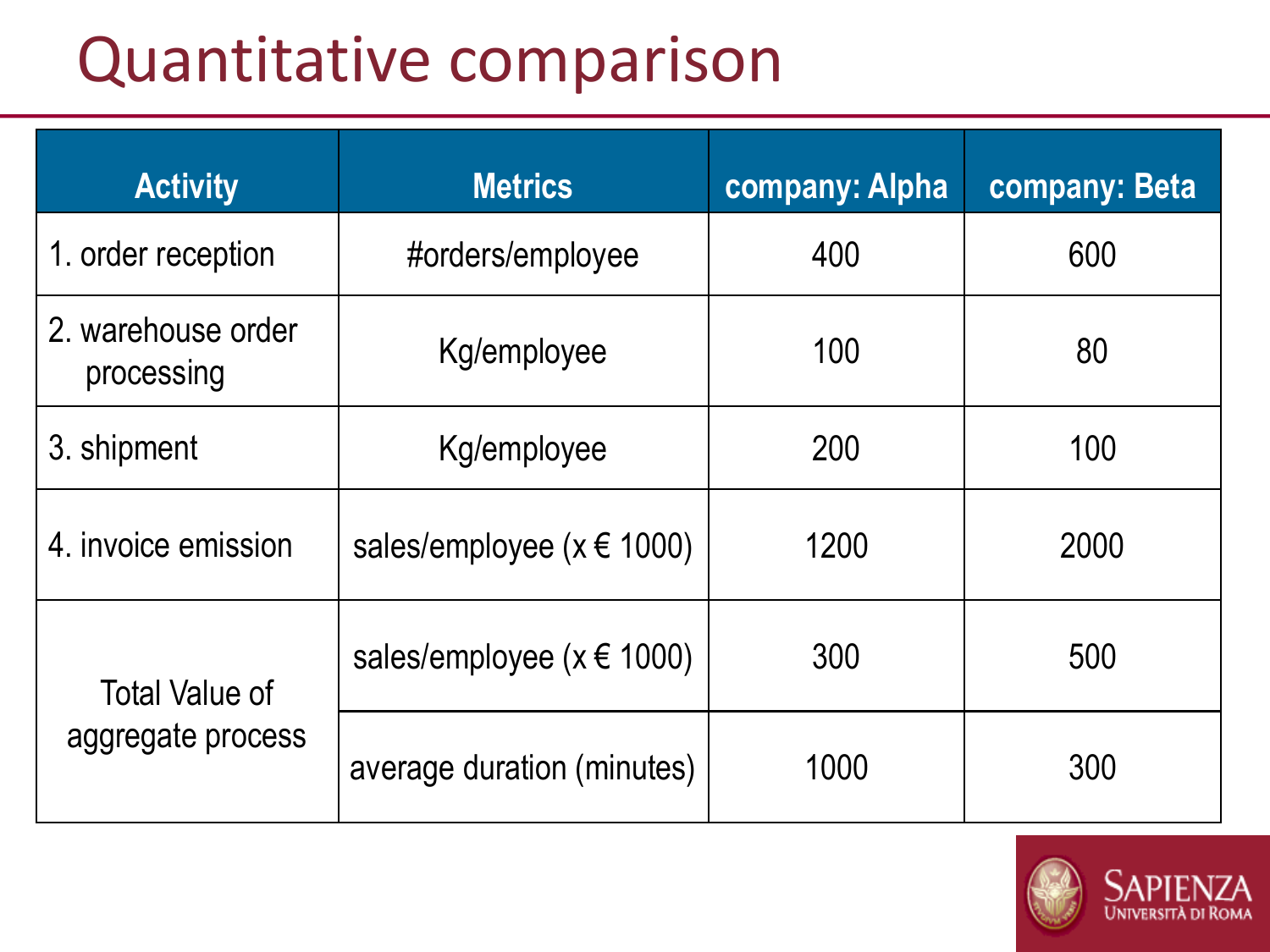### Case Studies – positioning



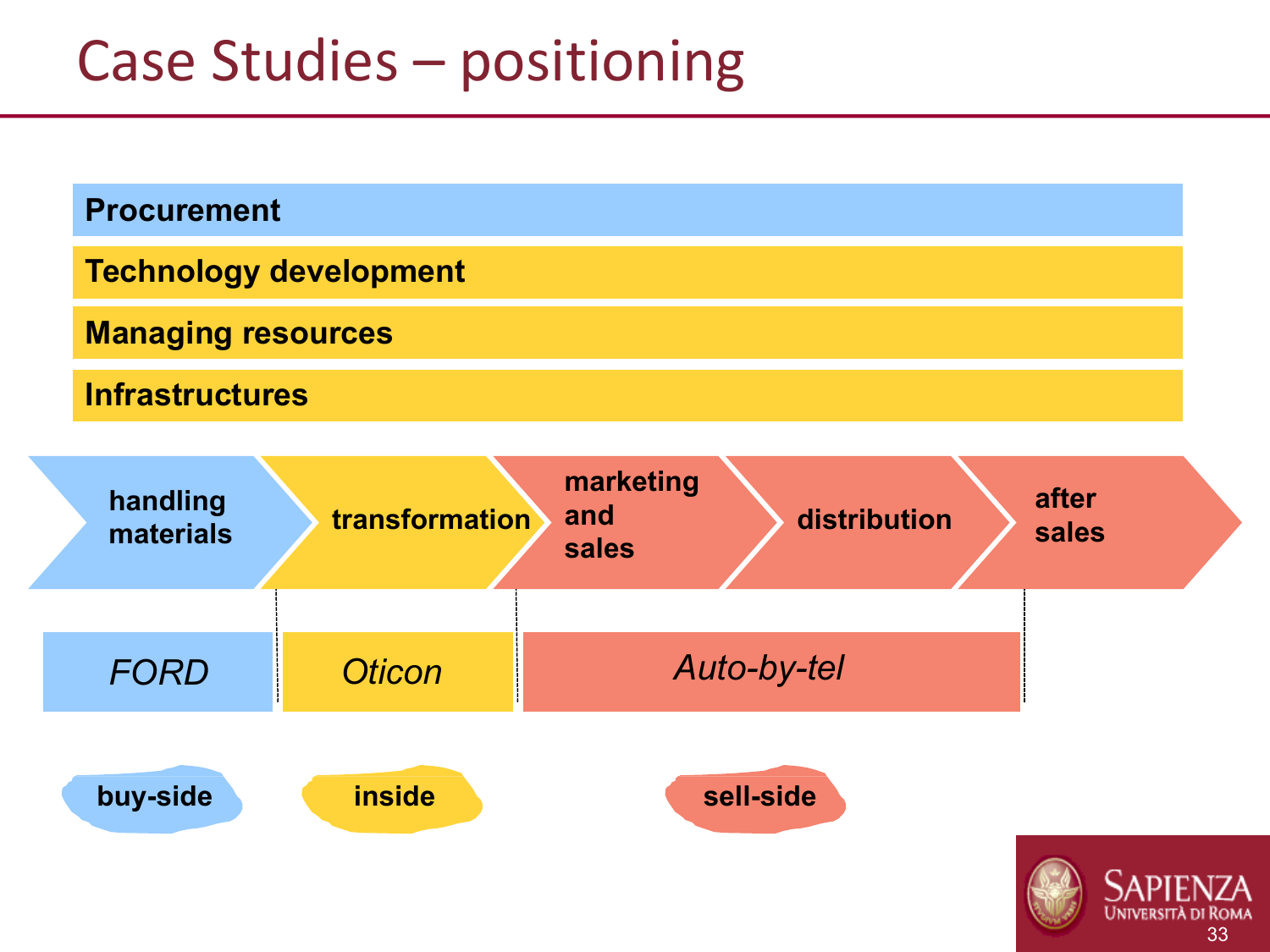## cs – Oticon hearing aids (Denmark)

- up to 1985, among the 5 largest companies in the sector
- 1985 technologies and market changes
	- loss of large shares of the market
	- strategies: cost-cutting, change of presidency
- 1991 change strategy
	- sales service to the end customer (bypassing healthcare facilities)
	- BPR: project-based organization (team leader)
	- provision of open space; dynamic rearrangement
	- IT for document management (supported by technology)
- results
	- reduced time to market 6 months
	- 9 times more profits than in 1990

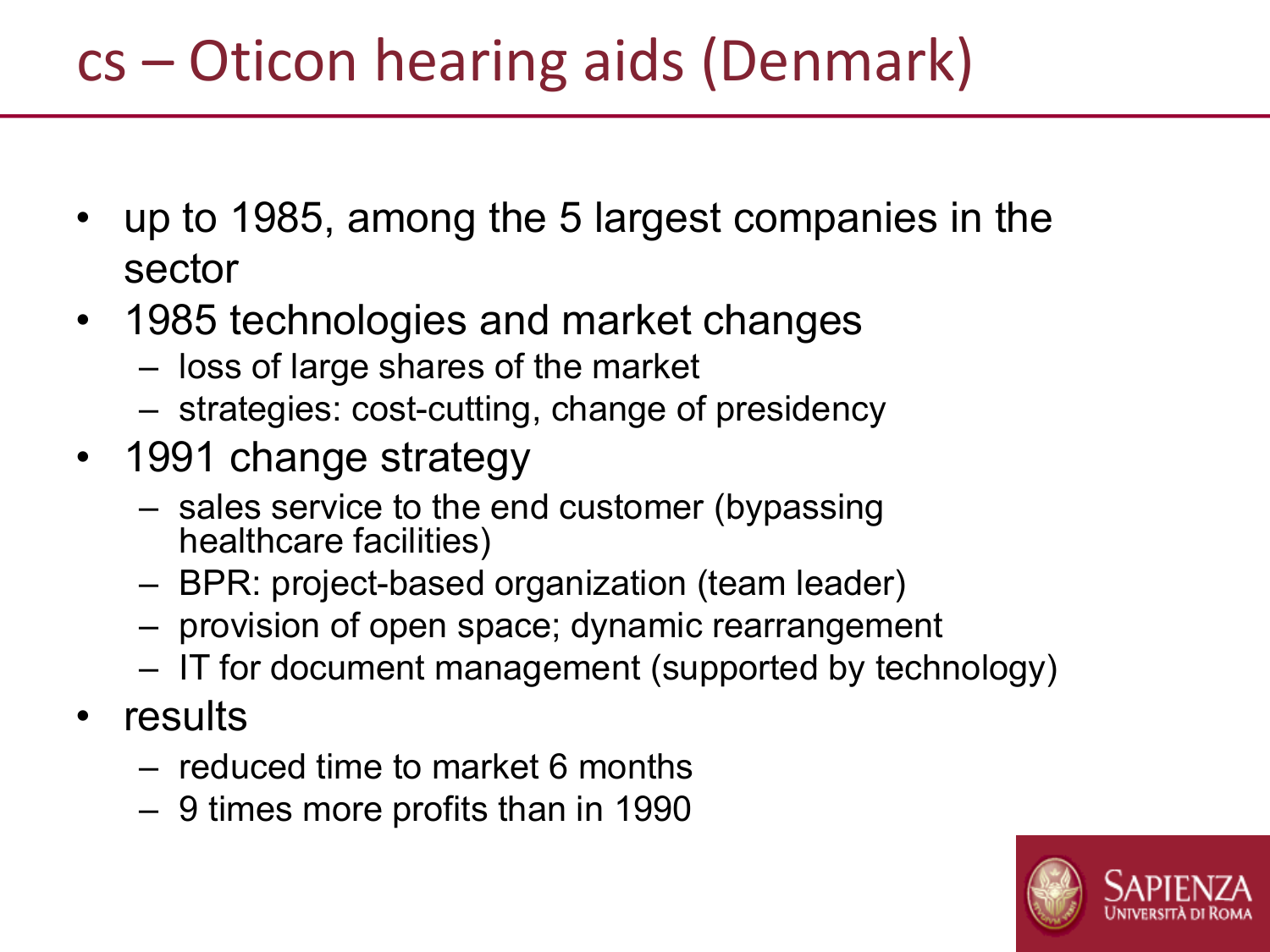# cs – Oticon (continued)

| <b>Organization</b><br><b>Variables</b> | <b>AS IS</b>      | <b>TO BE</b>              | <b>GAP</b>               |  |
|-----------------------------------------|-------------------|---------------------------|--------------------------|--|
| <b>Activity Flow</b>                    | sequential        | $\cdot$ parallelization   | $\cdot$ flow redesign    |  |
|                                         | paper archives    | $\cdot$ digital archives  | $\cdot$ I.S. development |  |
| Organization                            | l• functional     | project team              | $\sim 10$                |  |
| <b>Human</b><br><b>Resources</b>        | $\cdot$ hierarchy | $\cdot$ egalitarianism    | $\cdots$                 |  |
|                                         | inamovibilità     | $\cdot$ dynamic placement |                          |  |
| <b>Measure of</b><br>performances       | accuracy          | $\cdot$ time-to-market    | $\sim$ $\sim$            |  |
|                                         | efficiency        |                           |                          |  |